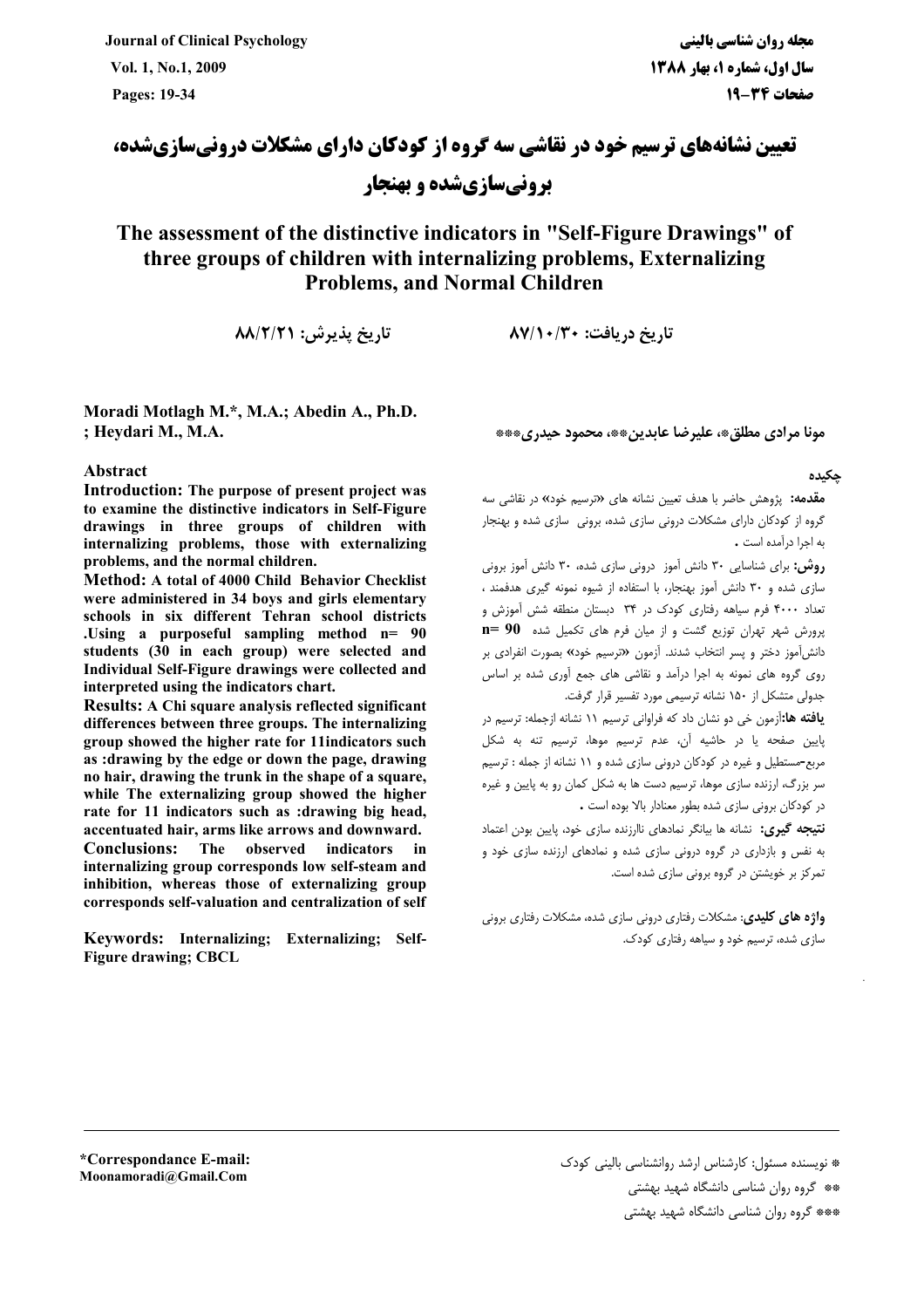به روشنی ترسیم میکنند و هم شاخصهای عمومی وضعیت کودکی یا نوجوانی را بطور موفق بهتصویر می کشند . در واقع ترسیم خود نشان دهنده تلاش کودک است برای مجسم کردن تصویر خود همانطوری كه با آن از طريق بررسي مستقيم، يعني تصوير آينه و نظرات دیگران آشنا شده است. در سال۱۹۷۹، مارتورانا<sup>۴</sup> [۴] نیز به این نتیجه رسید که نوع دستورالعمل ارائه شده به کودکان در هنگام ترسیم، می تواند بر نتیجه ترسیم آنها اثر بگذارد .برای نمونه، هنگامی که از کودکان خواست یک آدمک ترسیم کنند، کودکان مبتلا به مشکلات استخوانی<sup>۵</sup> به طور تعجب أورى أدمكهايي كاملاً معمولي ترسيم كردند، ولی هنگامی که از همان کودکان خواست تا تصویری از خودشان را ترسیم کنند، سه چهارم آنها، نقص های خود را بهوسيله اغراق يا تحريف يا حذف بخشي از بدن در تصویر انعکاس دادند. در پژوهشی دیگر با عنوان تصویر درد در آزمون ترسیم خود در کودکان دارای بیماری سلولهای داسی شکل ٔ که توسط استفاناتو و باولر $^{\vee}$  در سال ۱۹۹۷ انجام شد $[\mathfrak{a}]$ ، این محققان به ارزیابی ادراک خود مرتبط با بیماری در کودکان پنج تا ١٣سال مبتلا به اين بيماري مزمن مذكور پرداختند و مشاهده کردند که این کودکان، درد در قسمتهای معینی از بدن مثل پاها و عدم تحرک ناشی از درد موضعی را در نقاشیهای خود نشان داده بودند. محققان معتقدند زمانی که هدف از اجرای ترسیم خود یک ارزیابی هوشی باشد، میتوان ترسیم خود را براساس همان شیوه ارزیابی آدمک نمرهگذاری کرد؛ لیکن تحلیل کیفی ترسیم خود، میباید بطور نظاممند در برابر متغیرهای شخصیت در هر دو جمیعت معمولی و بالینی کودکان اعتباریابی شود[۳]. با نگاهی گذرا به پژوهشهای انجام شده در حوزه ترسیم خود، میتوان

- 4 Martorana
- **5 Orthopedic Problem**
- **6 Stickel Cell Disease**

نقاشی یکی از ابزارهای بالینی پرکاربرد، در میان متخصصان سلامت روان است که بر اساس دستورالعملهای ترسیمی متنوعی اجرا می شود .دستورالعمل های ترسیمی گوناگون در نقاشی با این هدف بوجود آمدهاند که بتوانند بازنمایی بهتری از حالات روانی داشته باشند و بخشهای منحصر بهفردی از شخصیت انسان را نمایان سازند. چرا که بهرهگیری از دستورالعملهای ترسیمی متنوع به مراجعان کمک می کند تا هم ادراکات هشیارانه خود را منعکس کنند و هم عواطف ناهوشیارشان را به تصویر بکشند [ ۱ ]. همچنانکه روانشناسان از دستورالعملهای ترسیم یک آدمک، یک خانه، درخت و غیره استفاده می کنند تا دریابند که مراجعان، چگونه خود و محیطشان را درک میکنند، میتوانند به کمک خودترسیمی بنیز اطلاعات متفاوتی را درباره دیدگاه مراجع نسبت به خود و محیط درونی اش بهدست آورند. خود ترسیمی همچنین می تواند به عنوان ابزاری در جهت توجه بیشتر به تصویر بدنی و خودانگاره عمل کند[۲]. چنین به نظر می٫رسد که نخستین بار هریس  $\left[\mathfrak{r}\right]^{2}$ با هدف ارزیابی هوش کودکان، در کنار اجرای دو دستورالعمل ترسیم یک زن و ترسیم یک مرد از آنها خواست تا تصویری هم از خودشان بکشند؛ لیکن وی برای ترسیم خود هیچ نظام نمرهگذاری مجزایی را ارائه نداد، چرا که وی بدین نتیجه رسیده بود که ترسیم خود<sup>"</sup> بیشتر یک شاخص احتمالی در ارزیابی جنبههای غیرهوشی است. هریس [۳]مشاهده کرد که اکثریت کودکانی که از آنها خواسته می شود، آدمکی را ترسیم کنند، بلافاصله به ترسیم یک شکل بزرگسال میپردازند، در حالی که وقتی بهطور خاص از آنها خواسته می شود تا تصویر خودشان را بکشند، بیشتر آنها هم خصوصیات فردی خودشان را کمابیش

1 Self-portrature 2 Hariss **3 Self-Figure Drawing** 

<sup>7</sup> Stefanatou & Bowler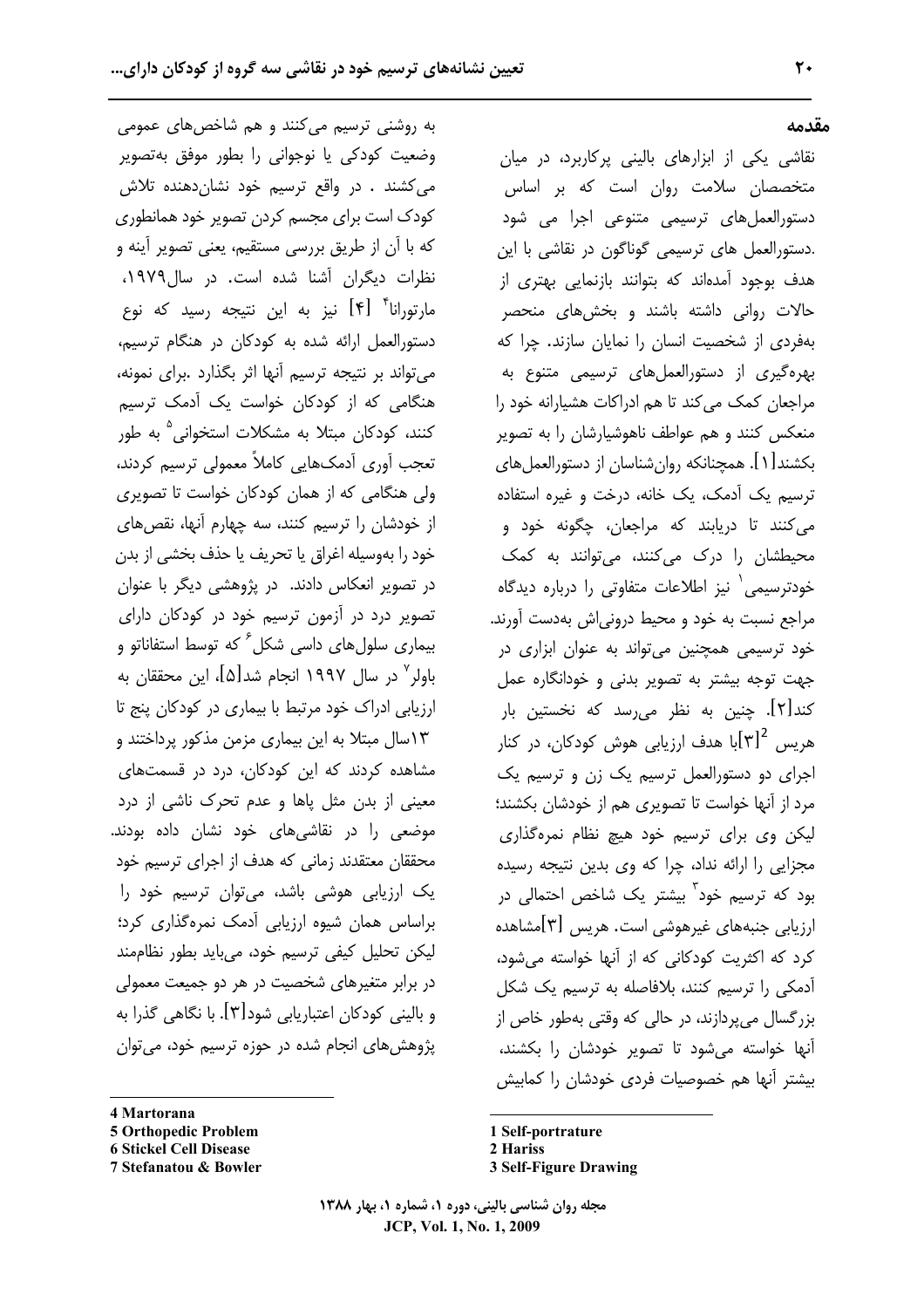دریافت که اغلب پژوهشهای طرحریزی شده در این زمینه، به بررسی نشانههای مرتبط با مشکلات جسمانی و بدنی در ترسیم خود پرداختهاند؛ مانند بررسی نشانههای ترسیم خود در افراد ناشنوا[۶]، لیکن در حیطه بررسی مشکلات هیجانی در این نوع ترسیم، مطالعات كمترى صورت گرفته است.

فریک و سیلورسورن<sup>^</sup> در ۲۰۰۱ اعلام کردند که تحقیقات بسیاری به این نتیجه رسیدهاند که مشکلات هیجانی دوران کودکی را میتوان عمدتاً در دو بعد گسترده طبقه بندی کرد[۷]. این طبقهبندی کلی از مشکلات رفتاری دوران کودکی نخستین بار در سال ۱۹۴۹توسط آکرسون<sup>۹</sup> صورت گرفت[۸]. وی برخی سندرمها مانند اضطراب، افسردگی و شکایات جسمانی را در طبقه درونیسازیشده<sup>۱۰</sup> و برخی مانند یرخاشگری و بزهکاری را در طبقه برونی سازی شده <sup>\'</sup>جای داده بود. این تفکیک اساسی میان مشکلات برونی سازی شده و درونی سازی شده بعدها توسط تعدادی از مطالعات تحلیل عاملی از جمله در سال ۱۹۸۶بهوسیله کوای<sup>۱٬</sup>، در سال ۱۹۷۸، توسط آشنباخ و ادلبروک<sup>۷٬</sup> و در سال ۱۹۹۵ دوباره بهوسیله أشنباخ مورد تأييد قرار گرفت[Y]. مشكلات درونی سازی شده شامل یک آشفتگی هستهای در هيجانات و خلقيات است[۹]. نشانه شناسی اين اختلالات غالباً در برگیرنده احساس های حقارت، خودآگاهی زیاد، کنارهگیری اجتماعی، کمرویی، ترس، دلبستگی بیش|زحد، غم و اندوه مزمن است[۱۰]. در واقع این مشکلات بسیار نزدیک به همان طبقه سنتی اختلال های نوروتیک<sup>۱۴</sup> و سایکوسوماتیک <sup>۱۵</sup>هستند[۱۱]. جنسون<sup>۱۶</sup> و همکاران[۱۲] معتقدند که

- 8 Frick & Silverthorn
- 9 Ackerson
- 10 Internalizing
- 11 Externalizing 12 Quay
- 13 Achenbach & Edelbrock
- **14 Neurotic**
- **15 Psychosomatic**

در مقابل رفتارهای درونیسازیشده، رفتارهای برونی سازی شده، رفتارهایی هستند که به سمت بیرون از کودک جهت دارند و بیشتر افرادی را که با کودک رابطه متقابل دارند؛ مانند والدين، معلمان و همسالان را تحت تأثیر قرار میدهند. رفتارهایی چون بحث و جدل، شکستن قوانین و عدم اطاعت که باعث می شوند افراد دیگری غیر از خود کودک مورد آزار قرار بگیرند. در واقع مشکلات برونیسازیشده بر این اساس از مشکلات درونی سازیشده مجزا می شوند که این مشکلات بیشتر منعکس کننده تعارضهای کودک با محیط و پیرامونش هستند نه آشفتگی و رنج شخصی کودک[۱۱]. درسال ۱۹۹۰ اینگرام [۸] کاهش اعتماد به نفس در گروه درونیسازیشده و افزایش تمرکز بر خود در گروه برونی سازی شده را هم از دیگر ویژگی های متمایز کننده این دو گروه دانست. افراد مبتلا به مشکلات درونی سازی شده سعی می کنند سطح بالایی از کنترل و مهارگری افراطی و سازشنایافته را درباره فرایندهای فکری، رفتاری و هیجانی خود اعمال کنند، در حالی که افراد مبتلا به مشکلات برونی سازی شده، به عکس راهبردهای لازم در جهت خودنظم دهی و مهار رفتارها، عواطف و شناختهایشان را ندارند[۱۳].

بر اساس آنچه مطرح شد، هدف پژوهش حاضر بررسی این مسأله است که آیا همان طوری که کودکان ناشنوا در ترسیم خود بهصورت مستقیم به ناارزندهسازی گوش ها می پردازند و مشکل جسمانی خویش را نمایان میسازند، کودکان درونیسازیشده یا برونی سازی شده نیز می توانند با ارزندهسازی یا ناارزندهسازی بخشهایی از بدن خویش، تجربه هیجانی خود را به نمایش بگذارند. در راستای این هدف، سؤال اساسی پژوهش حاضر چنین است:آیا نشانههای ترسیم خود در کودکان دارای مشکلات درونی سازی شده متفاوت از نشانههای این ترسیم در

16 Jenson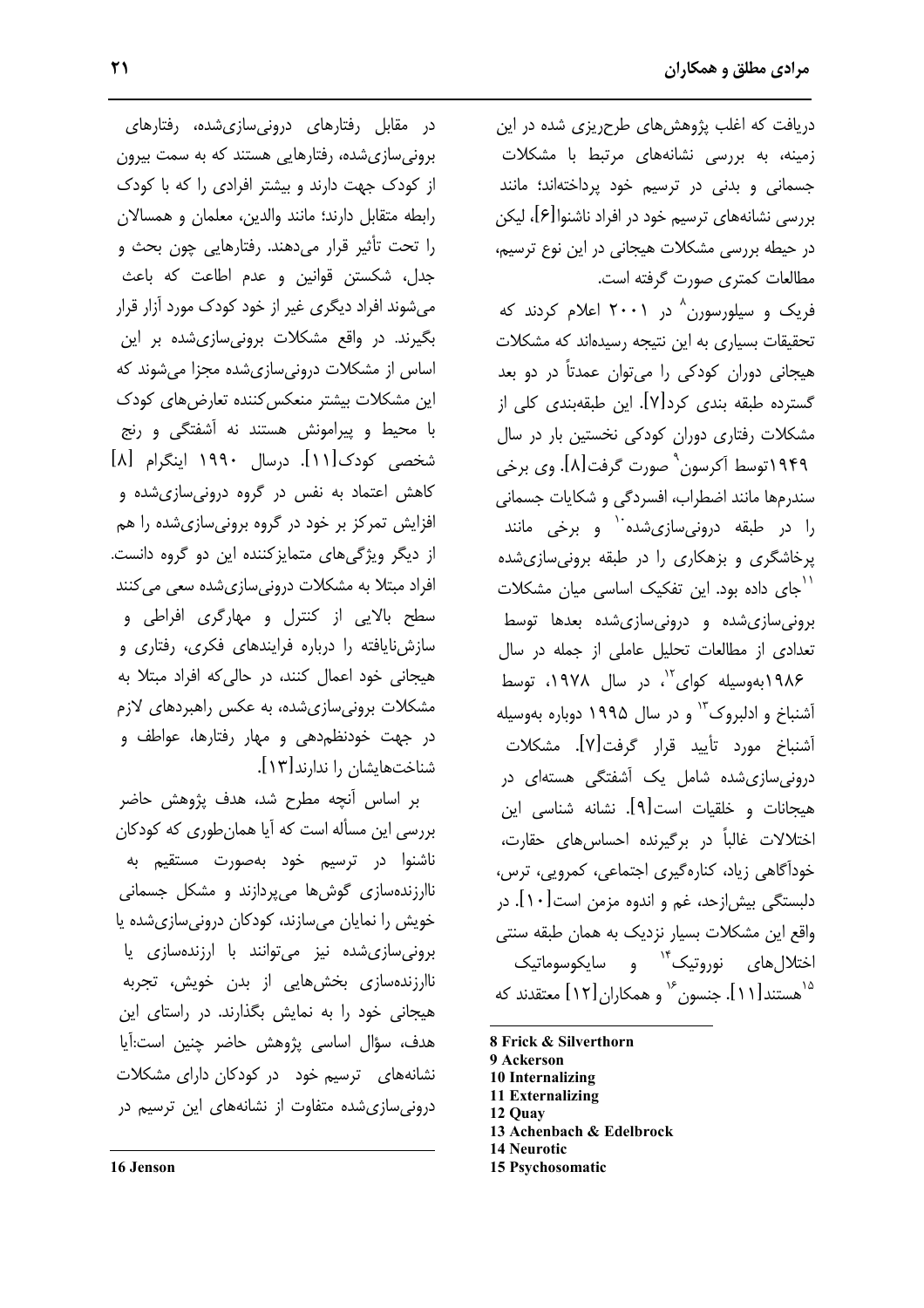کودکان دارای مشکلات برونی سازی شده و بهنجار است؟

### روش

با توجه به ماهیت موضوع و اهداف مطالعه، در این پژوهش از روش تحقیق توصیفی و علی مقایسهای استفاده شد.

جامعه آماری پژوهش نیز شامل کلیه دانش[موزان پایههای سوم و چهارم دختر و پسر مدارس ابتدایی منطقه شش آموزش و پرورش شهر تهران در سال تحصیلی ۸۶ - ۸۷ بود. انتخاب این گروه سنی از دانش آموزان بر مبنای مراحل تحول نقاشی در كودكان [۴]صورت گرفت. حجم نمونه پژوهش شامل ۹۰دانش آموز بود که ۶۰ دانش آموز در گروه آزمایشی بدین صورت قرار گرفتند: ۱۵ دختر و ۱۵ پسر دارای مشکلات درونی سازی شده و ۱۵ دختر و ۱۵ پسر دارای مشکلات برونیسازیشده. همچنین ۳۰ دانش آموز دختر و پسر بهنجار نیز در گروه گواه قرار داشتند.در این پژوهش از روش نمونهگیری هدفمند استفاده شد. براین اساس، با هدف شناسایی گروههای نمونه، ۴۰۰۰ فرم سیاهه رفتاری کودک (CBCL)<sup>۱۷</sup> در میان دانش آموزان دختر و پسر پایههای سوم و چهارم ۳۴ مدرسه ابتدایی منطقه شش آموزش و پرورش شهر تهران توزيع شد، تا توسط والدين دانش آموزان تکمیل گردد. این رقم بالا در اجرای فرمهای CBCL ناشی از عدم دستیابی به ۳۰ آزمودنی خالص در گروه کودکان دارای مشکلات برونی سازی شده بود. بنابراین از آنجا که مطابق با طرح پیشنهادی پژوهش، برای این گروه تعداد ۱۵ آزمودنی دختر برونی سازی شده و ۱۵ آزمودنی پسر برونی، در نظر گرفته شده بود، لذا اجرای فرمهای CBCL آنقدر ادامه یافت که پژوهشگر توانست از میان فرمهای برگشتی

تعداد ٣٠ فرم نسبتاً خالص را انتخاب كند. بر مبناي ۲۲۵۰فرم CBCL برگشتی، سه گروه پژوهش به شرح زير انتخاب شدند: گروه اول شامل كودكاني بودند که نمره مشکلات درونی سازی شده در آنها بالای نقطه برش و همزمان نمره مشکلات برونی سازی شده، نمرات مشکلات اجتماعی، مشکلات توجه و مشکلات تفکر در آنها زیر مرز بالینی بود) این سه مقیاس آخر در میانه نیمرخ سیاهه رفتاری کودک قرار می گیرند ودر محاسبه مشکلات رفتاری نقشی ندارند؛ اما از آنجا که می توانستند در نتایج نقاشی ها تأثیر گذار باشند، مورد کنترل قرار گرفتند.(گروه دوم نیز به همین ترتیب شامل کودکانی بود که نمره مشکلات برونی سازی شده در آنها بالای نقطه برش و همزمان نمره مشکلات درونی سازی شده، مشکلات اجتماعی، مشكلات توجه و مشكلات تفكر در آنها زير مرز باليني بود. گروه سوم نیز کودکانی بودند که نیمرخهای بهنجار داشتند؛ لیکن با در نظر گرفتن این موضوع که تعداد نیمرخهای بهنجار چند برابر مورد نیاز بود، از آزمون ترسیم درخت استفاده شد و کسانی در این گروه قرار گرفتند که هم فرمهای بهنجار داشتند و هم در آزمون ترسیم درخت علائم مرضی بارزی نداشتند.

## ابزار

**سیاهه رفتاری کودک(CBCL):** این سیاهه یکی از فرمهای نظام سنجش مبتنی بر تجربه آشنباخ(ASEBA)<sup>۱۸</sup> است. این نظام سنجش شامل مجموعهای از فرمها برای ارزیابی صلاحیتها، کنش وری سازشی و مشکلات عاطفی-رفتاری بر اساس دادههای هنجاری است. در این نظام سنجش براي بهدست آوردن اطلاعات از سه منبع والدين، معلم و خود) برای نوجوانان(در تکمیل سؤالات باز پاسخ و درجهبندی مقیاسهای رفتاری، استفاده میشود.

<sup>18</sup> Achenbach System of Emprically Based **Assessment** 

**<sup>17</sup> Child Behavior Check List**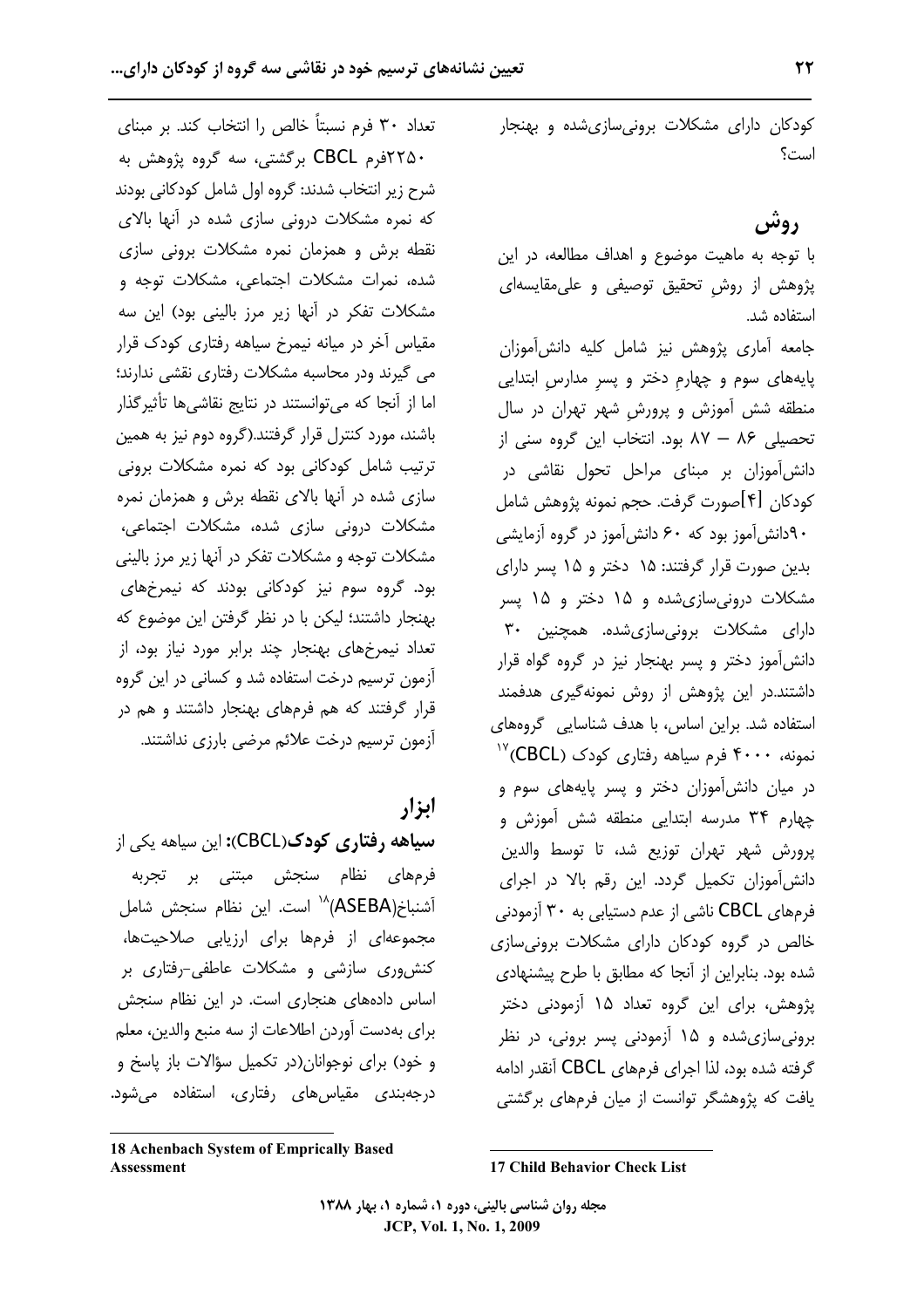بنابراین علاوه بر سیاهه رفتاری کودک، پرسشنامه خود سنجی نوجوانان(YSR<sup>)°۱</sup> و فرم گزارش معلم را نیز در برمیگیرند $[1\$ . سیاهه رفتاری  $``\mathbf{(TRF)}$ کودک، توسط والدین یا فردی که سرپرستی کودک را به عهده دارد، در سنین شش تا ١١ سال، تكميل مى گردد.این سیاهه رفتاری شامل دو بخش است؛ بخش اول در برگیرنده سؤالات باز یاسخی است که مربوط به صلاحیت کودک در زمینههای مختلف نظیر فعالیتهای وی، روابط اجتماعی و غیره می شود و بخش دوم نیز شامل درجهبندی مشکلات عاطفی-رفتاری و اجتماعی کودک است. در این قسمت ١١٨ ماده وجود دارد كه ياسخ دهنده بر اساس وضعیت کودک در شش ماه گذشته، هر ماده را به صورت صفر، یک و دو (نادرست، تاحدی درست و کاملاً درست) درجهبندی می کند .نمرات بهدست آمده از درجه بندی مشکلات عاطفی-رفتاری جهت ایجاد سهولت در امر تشخیص و مقایسه با دادههای هنجاری، بر روی نیمرخهایی معین نمایش داده میشوند.این نیمرخها دامنههای بالینی، مرزی و بهنجار را برای نشانگانهای<sup>۲۱</sup> مبتنی بر تجربه مشخص می کنند و دارای هشت مقیاس هستند که شامل اضطراب/افسردگی، انزوا/افسردگی، شکایات جسمانی، مشكلات اجتماعى، مشكلات تفكر، مشكلات توجه، رفتار قانون شکنی و رفتار پرخاشگرانه می شوند. علاوه بر این هشت مقیاس، سیاهه رفتاری کودک را می توان بر حسب دو گروهبندی گسترده از مشکلات رفتاری -عاطفی نمرهگذاری کرد. یکی از این گروهبندیها درونیسازیشده نام دارد و سه نشانگان اضطراب/افسردگی، انزوا/افسردگی و شکایات جسمانی را در بر می گیرد و گروهبندی دوم که برونیسازیشده نامیده می شود، دو نشانگان رفتار قانون شکنی و رفتار پرخاشگرانه را در بر میگیرد. بدین ترتیب نمره خام

- **19 Youth Self Report**
- **20 Teachers Report Form**

21 Syndrom

مشکلات درونی و برونیسازیشده را میتوان به آساني با جمع نمره خام دو يا سه نشانگان مربوطه بهدست آورد .سیاهه رفتاری کودک یک ابزار قدرتمند در جهت ارزیابی کودکان است؛ چرا که دارای یک نظام نمرهگذاری چندکارکردی است و همبستگی بالایی با DSM IV<sup>22</sup> دارد که توسط متیسن و اسییتزناگل<sup>۲۳</sup> در ۱۹۹۹ و وادزورث<sup>۲۴</sup> و همکاران در ۲۰۰۱، گزارش شده است[۱۵]. ضریب آلفای کرونباخ سیاهه رفتاری کودک در نمونه پژوهش حاضر نیز برابر ۸۵/. بوده است.

**آزمون ترسیم خود**:این آزمون شکل دیگری از أزمون ترسيم أدمك مک اور<sup>۲۵</sup> است[۱۶]. تكنيک ترسیم آدمک نخستین بار توسط فلورانس گودیناف<sup>۲۶</sup> با دستورالعمل یک آدم بکش و با هدف ارزیابی هوش کودکان به کار گرفته شد.پس از وی هریس [۳]با هدف بازبینی یافتههای گودیناف، دس*ت* به اجرای وسیعی از آزمون ترسیم آدمک زد. وی در این بازنگری از سه دستورالعمل ترسیمی متفاوت استفاده كرد: "يك أدمك بكش، أدمك جنس مخالفش را بكش و تصويرى از خودت بكش". براين اساس به نظر میرسد که ورود رسمی دستورالعمل ترسیم خود به آزمونهای ترسیمی از مطالعه هریس و در جهت ارزیابی هوش کودکان بوده است. البته هریس تنها یک راهنمای کلی برای تفسیر ترسیم خود ارائه کرده و به این موضوع اشاره نمود که ترسیم خود برای انجام تفسیرهای عاطفی نیازمند انجام پژوهش های بیشتر است. روش اجرای آزمون ترسیم خود بدین صورت است که به آزمودنی ها یک برگ کاغذ سفید **A4**، یک مداد سیاہ و یک پاک کن دادہ می شود و از آنها

22 Diagnostic and Statistical Manual of Mental **Disorders** 23 Mattison & Spitznagel

- 24 Wadsworth
- 25 Machover
- 26 Goodenough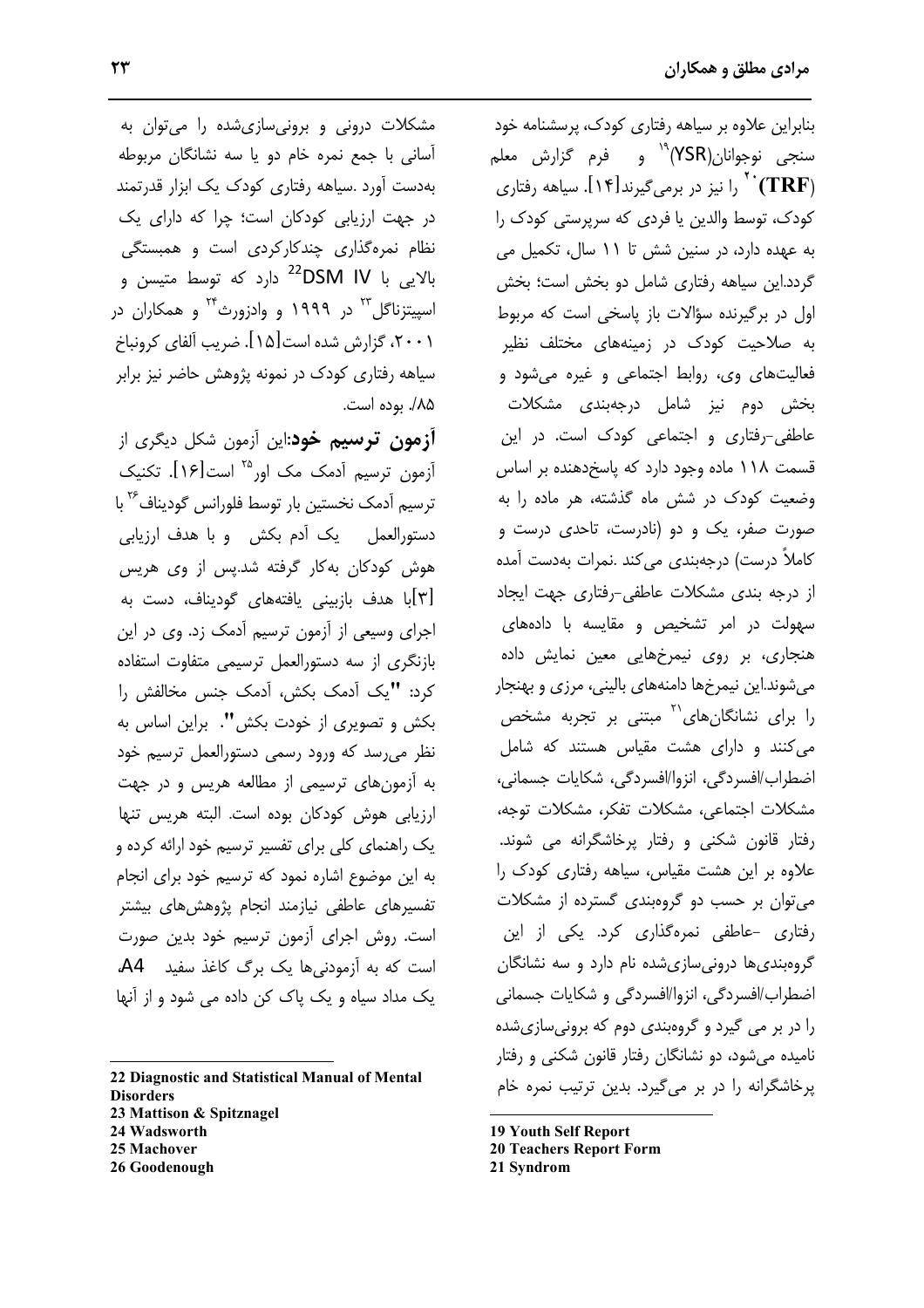خواسته می شود تا خودشان را ترسیم کنند، بدون اینکه توضیح دیگری برای آنها داده شود.

**آزمون ترسیم درخت**: آزمون ترسیم درخت بهطور ويژه ابزار مناسبي براي فرافكني احساسات منفی خود است، زیرا به طور مستقیم با زندگی خانوادگی فرد یا خود وی مرتبط نمی شود.اگر چه باک<sup>۳۷</sup> در سال ۱۹۴۸ در آزمون خانه-درخت-آدم تفسیرهایی را برای درخت ارائه داده است، لیکن کخ<sup>۲۸</sup> در ۱۹۵۲ و بلندر<sup>۲۹</sup> در ۱۹۷۷ کتابهایی را در ارتباط با تفسیر درخت به عنوان یک آزمون ترسیمی مجزا تأليف كردهاند[١]. آزمون ترسيم درخت با دستورالعمل های متفاوتی به اجرا در می آید.لیکن رايج ترين شيوه اجراى اين آزمون شيوه كخ است. وى تنها از آزمودنیها میخواست که یک درخت بکشند[۱۷]. در ۱۹۵۷، اسکارسلا<sup>۳۰</sup> سودمندی کاربرد آزمون ترسیم درخت را در بررسی تحول نایافتگی عاطفي كودكان برجسته ساخته است[١٨]. در پژوهش حاضر این آزمون در جهت انتخاب خالصتر کودکان متعلق به گروه بهنجار مورد استفاده قرار گرفت.

**روند اجرای پژوهش:** مراحل اجرای پژوهش حاضر بدین ترتیب بوده است که نخست با مراجعه به اداره آموزش و پرورش منطقه شش تهران، فهرستی از اسامی مدارس ابتدایی دخترانه و پسرانه این منطقه تهیه شد.سپس با در نظر گرفتن بُعد مسافت، تعدادی از مدارس مذکور انتخاب و فرمهای سیاهه رفتاری کودک در میان تمامی دانش آموزان پایههای سوم و چهارم هر مدرسه توزیع گردید. فرمهایی که توسط والدین تکمیل و به مدرسه بازگردانده شده بودند، مورد بررسی و نمره گذاری قرار گرفتند و آنهایی که شرایط ورود به گروه نمونه را داشتند، مشخص شدند.سیس دو آزمون ترسیم درخت و ترسیم خود بهصورت انفرادی بر

27 Buck

28 Koch 29 Bolander

مجله روان شناسی بالینی، دوره ۱، شماره ۱، بهار ۱۳۸۸ JCP, Vol. 1, No. 1, 2009

روی دانش آموزان گروههای نمونه بهاجرا درآمد. از آنجا که اجرای آزمون ترسیم خود در ابتدای جلسه مى توانست مقاومتبرانگيز باشد؛ لذا آزمون ترسيم درخت به عنوان ابزاری در جهت ایجاد احساس راحتی در آزمودنی مورد استفاده قرار گرفت. ر مرحلهی تفسیر نیز با مراجعه به ادبیات پژوهشی موجود در زمینهی تفسیر آزمون آدمک، جدولی شامل ۱۵۰ نشانهی ترسیمی از کتب و مقالات موجود در این زمینه استخراج شد تا برای تفسیر نقاشی ها براساس ترسیم یا عدمترسیم هر نشانه مورد استفاده قرار گیرد. یافتههای حاصل نیز به کمک آزمون مجذور کای دوراهه مورد تجزیه و تحلیل قرار گرفت.

### يافته ها

از میان ۱۵۰ نشانه اصلی در جدول تفسیر نـشانههـا، تعداد ٢٢ نشانه تأييد آماري لازم را بهدست آوردند كه در جدول ۱ نشان داده شدهاند.

**<sup>30</sup> Scarcella**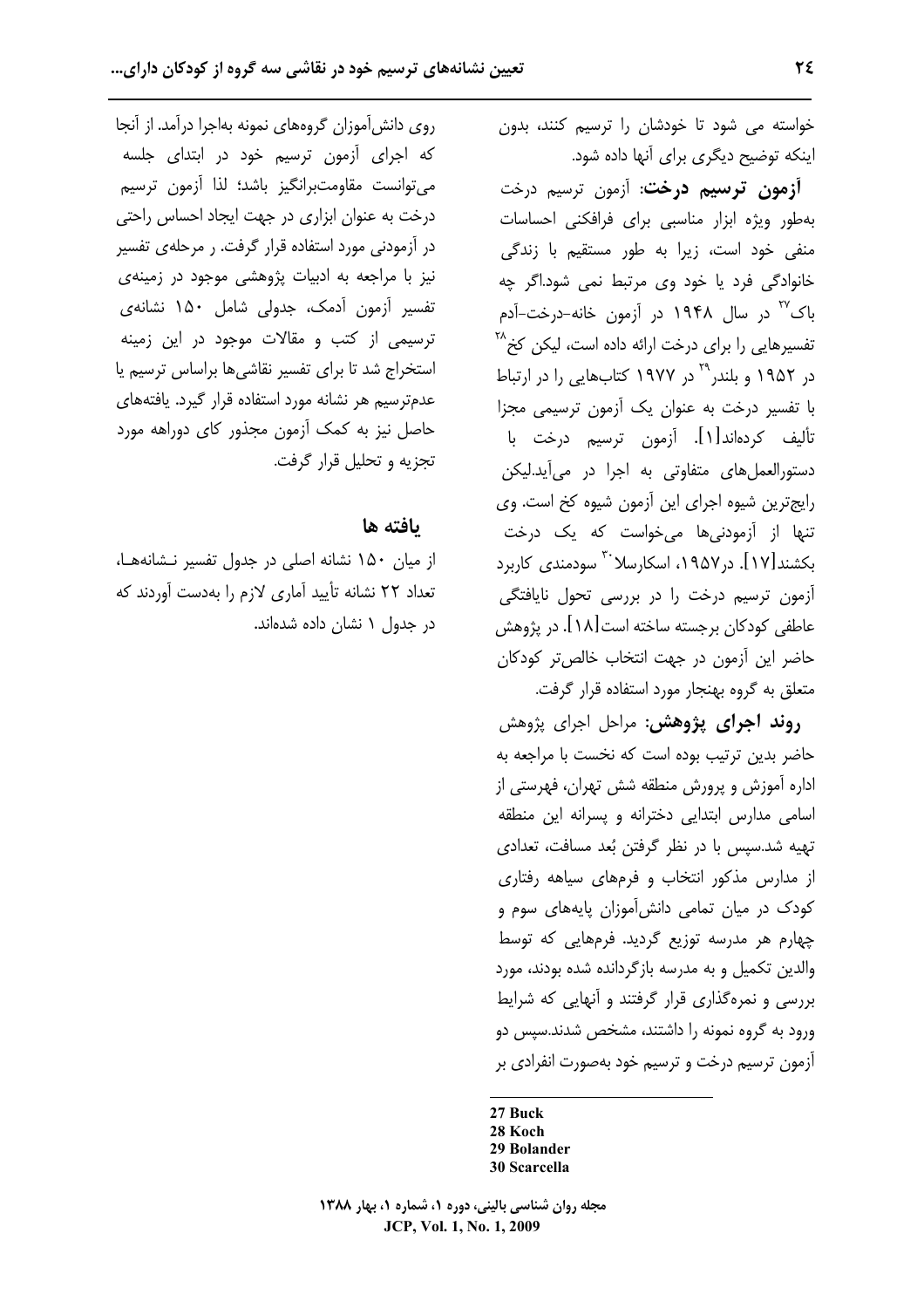| سطح معنادار                   | مجذور خي                           | نشانه ترسيمي                    | سطح معنادار                   | مجذور خي                                    | نشانه ترسیمی            |
|-------------------------------|------------------------------------|---------------------------------|-------------------------------|---------------------------------------------|-------------------------|
| $\cdot/\cdot\cdot$            | $\lambda \Delta / \Delta \Upsilon$ | ۱۲–ترسیم ابروها پهن             | $\cdot/\cdot\cdot$            | $YY/\cdot Y$                                | ۱–حالت چهره بیانگر      |
|                               |                                    |                                 |                               |                                             | خشم وخشونت              |
| $\cdot/\cdot\cdot$ ۳          | 11/407                             | ۱۳–ارزنده سازی بینی             | $\cdot/\cdot\cdot$            | $\mathsf{r}\mathsf{a}/\mathsf{r}\mathsf{r}$ | ۲–حالت چهره بیانگر      |
|                               |                                    |                                 |                               |                                             | اندوه ،نگرانی وضعف      |
| $\cdot/\cdot\cdot$            | $\frac{1}{\sqrt{1}}$               | ۱۴-ترسیم تنه به                 | $\cdot/\cdot\cdot$            | Y/Y                                         | ۳–ترسیم سر بزرگتر از    |
|                               |                                    | شكل مربع،مستطيل                 |                               |                                             | تنه يا هم اندازه با آن  |
| $\cdot/\cdot$ ۲۰              | $Y/\lambda Y$                      | ۱۵–ترسیم بازوها <mark>نا</mark> | $\cdot/\cdot\cdot$            | $\lambda \Delta / S$                        | ۴–کوچکی اجزای           |
|                               |                                    | منعطف                           |                               |                                             | صورت                    |
| $\cdot/\cdot\cdot$ Y          | 9/144                              | ۱۶–ترسیم دستهای                 | $\cdot/\cdot$ $\zeta$         | $Y/\mathcal{R}$                             | ۵–ترسیم کمرنگ           |
|                               |                                    | ناكارآمد                        |                               |                                             | اجزاى صورت              |
| $\cdot/\cdot\tau$             | $Y/\mathcal{F}$                    | ۱۷–ترسیم بازوها به              | $\cdot/\cdot\cdot$ \          | $\gamma$                                    | ۶–درشتی اجزای           |
|                               |                                    | شکل کمان رو به                  |                               |                                             | صورت                    |
|                               |                                    | پایین                           |                               |                                             |                         |
| $\cdot/\cdot$ ) $\cdot$       | 9/7V                               | ۱۸–جهت ترسیم                    | $\cdot/\cdot\cdot$ ۲          | 17/T9                                       | ۷–دایره صورت            |
|                               |                                    | کفش ها به سم <i>ت چ</i> پ       |                               |                                             | كمرنگ يا منقطع          |
| $\cdot/\cdot\cdot$ ۳          | 11/f.                              | ۱۹–سن ترسیم                     | $\cdot/\cdot\cdot$            | $\frac{16}{5}$                              | ۸–ترسیم دها <i>ن</i> با |
|                               |                                    | بزرگتراز خود کودک               |                               |                                             | حالت پوزخند             |
| $\cdot/\cdot \setminus \cdot$ | $9/\tilde{r}$ .                    | ۲۰–ترسیم در پایین یا            | $\cdot/\cdot\cdot$            | $\Delta/\Delta$                             | ۹-عدم ترسيم يا          |
|                               |                                    | حاشيه صحفه                      |                               |                                             | ناارزنده سازى موها      |
| ۰/۰۴۲                         | 5/77                               | ٢١-ترسيم بدون                   | $\cdot/\cdot \setminus \cdot$ | 9/7Yf                                       | ۱۰–ارزنده سازی          |
|                               |                                    | جز پیات                         |                               |                                             | ترسيم موها              |
|                               |                                    |                                 |                               |                                             |                         |
| $\cdot/\cdot$ ۴۴              | 5/55                               | ٢٢-ترسيم ضعيف تر                | $\cdot/\cdot\cdot\cdot$       | $Y \cdot / YY$                              | ۱۱–ترسیم موها به        |
|                               |                                    | ساق پای راست                    |                               |                                             | سمت بالایا به شیوهای    |
|                               |                                    |                                 |                               |                                             | که تیزی آن وارد         |
|                               |                                    |                                 |                               |                                             | صورت شده است            |

# جدول ۱: نشانههای تأیید شده در گروههای کودکان (در شرایط ترسیم /عدم ترسیم )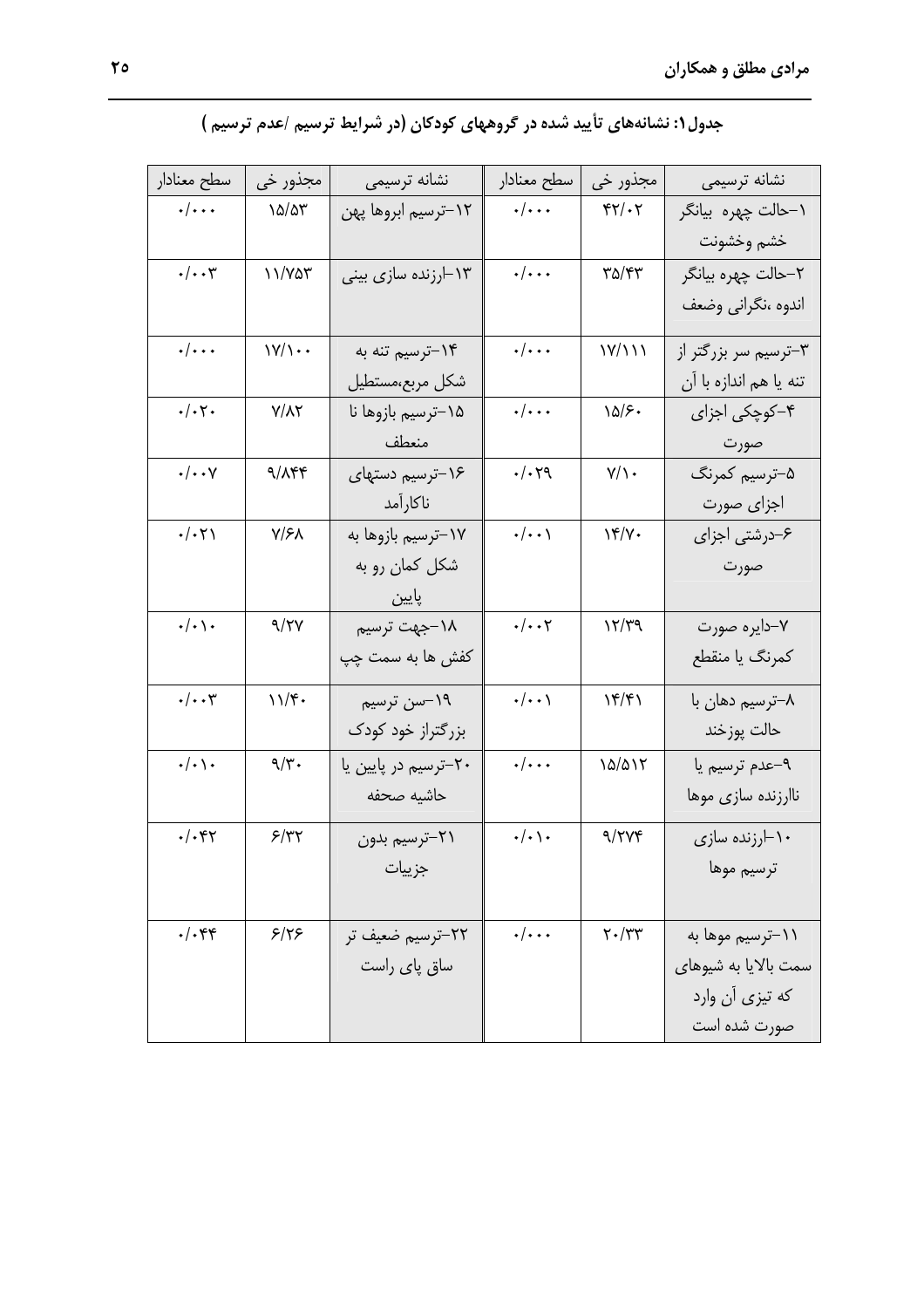همانطور که در جدول خیدوی ۱ مشاهده میشود، در مقابل هر نشانه دو حالت ترسيم يا عدم ترسيم وجود دارد که برای این بیست و دو نشانه تأییدشده، در قسمت ترسیم دیده می شود که فراوانی مشاهدهشده در ترسیم هر نشانه از فراوانی موردانتظار برای ترسیم آن نشانه در یکی از سه گروه نمونه بیشتر است و این تفاوت بر اساس سطح آماری پنج صدم درصد معنادار است ( در ستون آخر جدول سطح معناداری هر نشانه آمده است)، بدین ترتیب یازده نشانه شامل: ٠.ترسيم چهره با حالت اندوه، نگراني و ضعف ۲.ترسیم کوچک اجزای صورت ۰۳ ترسیم کمرنگ اجزای صورت ۴.عدم ترسیم موها یا ناارزندهسازی آنها ۵. ترسیم تنه به شکل مربع-مستطیل ع ترسیم بازوهای نامنعطف ۷.ترسیم دستهای ناکارآمد ۸ جهت ترسیم کفش ها به سمت چپ ۹. ترسیم در پایین یا در حاشیه صفحه ١٠. ترسيم بدون جزييات ١١. ترسيم ضعيفتر ساق پاى راست در گروه دارای مشکلات درونی سازی شده و یازده نشانه شامل: ٠.ترسيم چهره با حالت خشم و خصومت ۲.ترسیم سر بزرگتر از تنه یا هماندازه با آن ۳. ترسیم درشت اجزای صورت ۴.ترسیم کمرنگ یا منقطع دایره صورت ۵. ترسیم دهان با حالت یوزخند ۱۶.زندهسازی ترسیم موها ۷.ترسیم موها به سمت بالا یا به شیوهای که تیزی آن وارد صورت شده است ۸. ترسیم ابروهای پهن ۹. ارزندهسازی بینی ١٠. ترسيم بازوها به شكل كمان رو به پايين ١١. سن ترسيم بزرگتر از خود كودك

نیز در گروه دارای مشکلات برونی سازی شده تأیید آماری لازم را به دست آوردهاند.

بحث

روان شناسان معمولاً در این مورد اتفاق نظر دارند که حالت چهرهآدمک نشان دهنده احساسات خاص نقاش مانند شادی و غم است[۷]. در پژوهش حاضر نیز به جز در پارهای از موارد، کودکان دارای مشکلات برونی سازی شده بیشتر خود را بدجنس، با نگاهی تمسخرآمیز یا خصمانه، موذی و عصبانی ترسیم کرده بودند (نشانه یکم)، در حالی که ترسیم کودکان دارای مشکلات درونی سازی شده بیشتر شامل چهرههای خجالتي، مغموم و رنجور بود (نشانه دوم). همچنین کودکان دارای مشکلات برونی سازی شده، بیشتر از کودکان دارای مشکلات درونی سازی شده به ترسیم سر بزرگ (نشانه سوم) پرداخته اند. در تبیین این مسأله، می توان به دو موضوع اشاره کرد: نخست اینکه ترسیم سر بزرگ به معنای خوددوستداری و فزون گستردگی من است[۱۷]و همان طور که ذکر شد افزایش تمرکز بر خود از مشخصههای کودکان برونی،سازیشده است[٨]. دوم اينكه اصولاً ترسيم در ابعاد بزرگ، نشانهپرخاشگری[۱۹]است که در کودکان برونی بیشتر قابل انتظار است. سر را همچنین می توان به عنوان جايگاه روابط اجتماعي دانست؛ چرا كه شامل اعضائی مانند چشم، گوش و زبان است که در مبادلات با دیگری بهکار می٫روند[۱۷]. بهلحاظ برقراری مبادلات اجتماعی روزمرہ می<sup>توا</sup>ن کودکان برونی سازی شده، بهنجار و کودکان درونی سازی شده را بر روی یک پیوستار فرضی قرار داد. در یک سر این پیوستار کودکان درونی سازی شده قرار می گیرند که تمایل بیشتری به انزوا و کنارهگیری اجتماعی [۲۰] ، کمرویی، احساس حقارت [۱۰]و اعتماد به نفس یایین [۸]دارند و بنابراین هم به ترسیم کوچکتر اجزای صورت (نشانه چهارم) و هم به ترسیم كمرنگتر اجزاي چهره (نشانه پنجم) ميپردازند. اين

> مجله روان شناسی بالینی، دوره ۱، شماره ۱، بهار ۱۳۸۸ JCP, Vol. 1, No. 1, 2009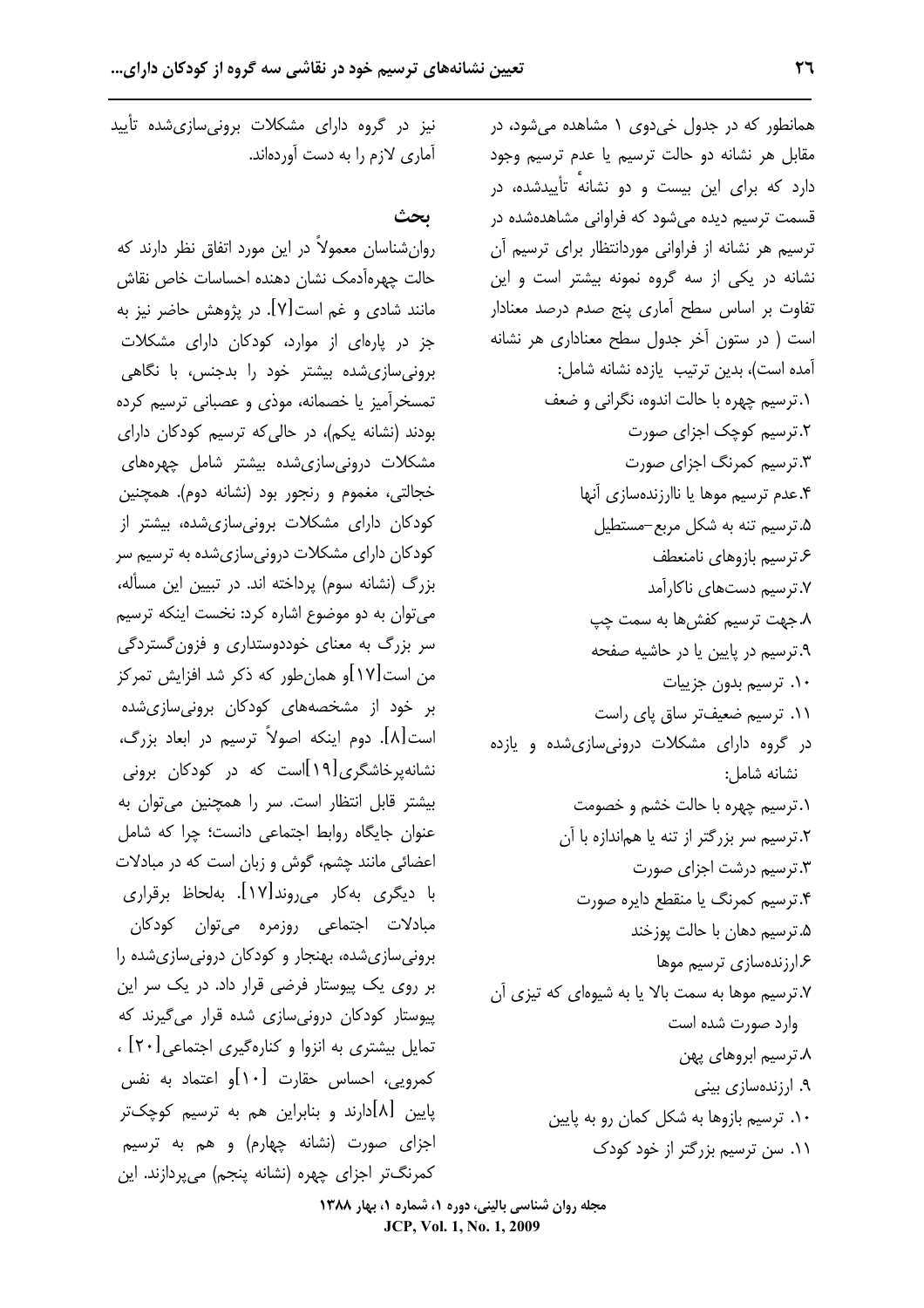در حالی است که در سر دیگر این پیوستار کودکان برونی سازی شده قرار میگیرند که نه تنها تمایلی به کنارهگیری ندارند، بلکه در روابط اجتماعی، خود را به محیط و دیگران تحمیل هم میکنند. مبادلات اجتماعی این کودکان با دیگران به برخورد فیزیکی، خصومت و پرخاشگری [۹]می|نجامد و بههمین دلیل ترسيم درشتتر اجزاي صورت (نشانه ششم) توسط آنها مشاهده میشود. در واقع نوعی افراط و تفریط به چشم مي خورد:در يک سو سرمايه گذاري لازم بر اجزاي چهره صورت نگرفته و کودک با ناارزندهسازی نمودن این ابزارهای ارتباطی به ناارزندهسازی روابط اجتماعی و بیان ضعف خویش در مبادلات روزمره پرداخته است و در سوی دیگر سرمایهگذاری بیش از اندازه بر این ابزارهای ارتباطی صورت گرفته است؛ چرا که این ابزارها می *ت*وانند کودک برونی سازی شده را در دست یابی به اهداف پرخاشگرانه پاری دهند. برای مثال گوش ها و چشمهای بزرگتر با توان بیشتری مواد اولیه برای اسنادهای خصمانه کودک پرخاشگر را فراهم مے کنند.

در توصیف نقاشی کودکان دارای مشکلات برونی سازی شده یافته جدیدی بهدست آمده که در ادبیات پیشین پژوهش اشارهای به آن نشده است، این یافته، ترسیم دایره صورت به شکل منقطع یا با خطوطی کمرنگتر از سایر خطوط نقاشی است (نشانه هفتم). بدیهی است كه يذيرفتن اين نشانه نيازمند يژوهش هاي تأييدكننده بیشتری است، لیکن می توان چنین تحلیل کرد که دایره صورت حکم خطی محدودکننده و کنترل کننده را برای اعضای چهره دارد و در واقع نوعی مرز میان محیط بیرونی و اعضای چهره است. بهصورت غیرمستقیم می توان فرض کرد که این خط، حد و مرزی برای برقراری ارتباط با دیگری نیز هست. در کودکان برونی سازی شده ترسیم کمرنگ یا منقطع این مرز نشان دهنده کاهش سودمندی این مرز مهار کننده در مبادلات اجتماعی است، چه اساساً فقدان مهارگری و خودنظم دهی در این کودکان قابل انتظار است [۱۳].

بدین معنا که در این کودکان کنترلی بر میزان ارتباط وجود ندارد؛ مثلاً صحبت كردن بهعنوان يك شيوه ارتباطی رایج میتواند از حد طبیعی خود خارج شده و تبدیل به فحاشی و فریاد شود. در شکل افراطی آن، پژوهش حاضر با ترسیم دختر پرخاشگری مواجه شد كه خط صورت را كاملاً حذف كرده بود.

در ۱۹۹۷ همر<sup>۳۱</sup> به این موضوع اشاره می *ک*ند که خصومت در نقاشی را می توان بر مبنای ترسیم چشمان غضبناک، نشان دادن دندانها، کشیدن لبها در حال پوزخند زدن یا ریشخند کردن و غیره مشخص نمود[۱]. همسو با این مطالعه می توان انتظار داشت که ترسیم دهان با حالت یوزخند (نشانه هشتم) در کودکان دارای مشکلات برونی سازیشده در پژوهش حاضر نیز بيشتر باشد.

یافتهجدید دیگر در پژوهش حاضر، عدم ترسیم موها، ترسیم کمرنگ و یا ناارزندهسازی آنها (نشانه نهم) در كودكان داراي مشكلات دروني سازي شده است. از آنجا که موهای بدن معرف نیروی خشن و حیوانی هستند که در هر موجود انسانی وجود دارد[۱۷]، می توان عدم ترسیم آنها را نشانهای از عدم تمایل یا ضعف کودک در به کار گیری نیروی فیزیکی در موقعیتهای اجتماعی روزمرہ دانست. افزون بر اینکه چنین ترسیمی می تواند بهطور غیرمستقیم بیانگر انفعال کودک و ناتوانی وی در ابراز وجود خویشتن نیز باشد. ناارزندهسازی موها دربرگیرنده بازخورد بی تفاوت فرد نسبت به ظاهر و زیبایی چهره هم می تواند باشد. همچنین از آنجا که عدم ترسيم موها سبب زشتتر شدن أدمك ترسيم شده می شود، می تواند نشانهای از ناارزندهسازی خود و احساس حقارت در نظر گرفته شود. بر خلاف کودکان درونی سازی شده، قابل انتظار است که کودکان دارای مشکلات برونیسازیشده، به ارزندهسازی موها (نشانه دهم) بپردازند، چرا که هم بیانگر ارزندهسازی نیروی حیوانی و خشن و هم نشانه خوددوستداری [۱۷]است که در این کودکان بیشتر است. همچنین نشانهتوجه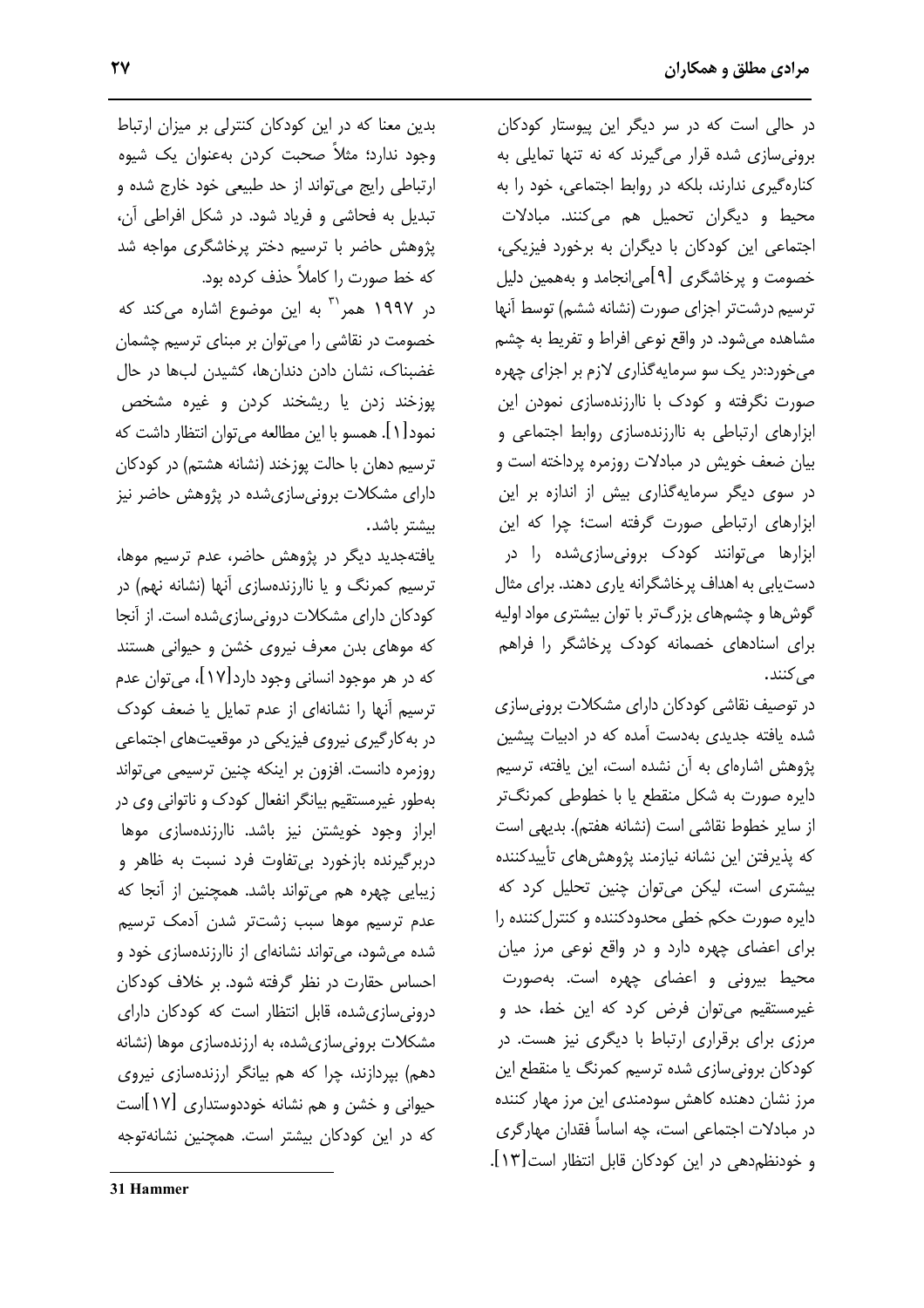بیشتر این کودکان به جذابیت چهرهای، تأثیرگذاری بر دیگران و جلب توجه آنان نیز میتواند باشد.

در ارتباط با ترسيم موها يافته معنادار ديگرى نیز در پژوهش حاضر وجود دارد که نشان میدهد کودکان برونیسازیشده بیشتر از کودکان درونی سازی شده یا موها را به سمت بالا ترسیم می کنند و یا آنها را به شیوهای نوک تیز رسم می نمایند (نشانه یازدهم). درک این موضوع که کودکان دارای یرخاشگری بیش از سایرین موها را به شکل نوک تیز ترسیم می کنند، آسان است؛ چرا که ترسیم اشیاء نوک تیز در نقاشی به خودی خود نشانهمستقیمی از پرخاشگری محسوب میشود. اما در مقابل ترسیم موها به سمت بالا نشانهای است که نیازمند بحث و بررسی بیشتری است. اوستر و مونتگومری<sup>۳۲</sup> در ۱۹۹۶ ترسیم موها به سمت بالا را بهعنوان یکی از نشانههای اضطراب در ترسیم أدمک مطرح کردهاند[۶]. بر این اساس انتظار می رود که این نشانهترسیمی در نقاشی کودکان درونی،سازیشده بیشتر از کودکان برونی مشاهده گردد؛ چرا که اضطراب از اختلالات زیر مجموعه ی مشکلات درونی سازی شده است. لیکن نکته قابل توجه این است که در پژوهش حاضر، فراوانی چنین ترسیمی در کودکان برونی بیشتر بوده است. از یک سو موها نماد نیروی حیوانی و خشن در انسان و از سوى ديگر خطوط رو به بالا نمادى از شادی، زندگی و انفجار احساسات حاد هستند [١٧] که با کنار هم قرار دادن این دو تبیین می توان انتظار داشت که ترسیم موها به سمت بالا در کودکان برونی سازی شده بیشتر مشاهده شود. حتی در تبیین سادهتر شاید بتوان موهای آرایش شده به سمت بالا را نشانهیپروی از مدلهای رایج آرایش مو بهخصوص در پسران دانست که با توجه به معنادار بودن ارزندهسازی موها در کودکان دارای مشکلات برونی سازی شده، باز هم انتظار می رود در این کودکان بیشتر باشد. در هر حال از آنجا که این یافته با پژوهشهای پیشین

از دیگر یافتههای معنادار در پژوهش حاضر آن است که کودکان دارای مشکلات برونیسازیشده بیشتر به ترسیم ابروهای یهن (نشانه دوازدهم) می پردازند. هم سو با این نتیجه لووسیل و هرش کوویتز <sup>۳</sup> نیز معتقدند که ترسیم ابروهای سایهدار از نشانههای خصومت و سوءظن در نقاشی است.[۲۱]

همچنین همسو با مطالعات پیشین کودکان دارای مشکلات برونی سازی شده توجه خاصی به ترسیم بینی و ارزندهسازی آن (نشانه سیزدهم) دارند. بدین معنا که ترسیم بینی بهصورت سایهدار، با خطوط کاملتر و یا همراه با سوراخها و پرههای آن در ترسیم این نوع از کودکان بیشتر بهچشم می خورد. مک اور معتقد است که بینی هم بهعنوان جمع أورنده اطلاعات حسی بویایی، هم بهعنوان نماد تمایلات جنسی و هم بهعنوان مظهر تلاش فرد برای دستیابی به قدرت در نظر گرفته می شود[۲۲]. تأکید بر بینی و یا ترسیم بزرگ یا سایهدار آن می تواند نشانه حساسیت نسبت به بوها، تقلا برای دستیابی به قدرت و وجود مشکلات جنسی باشد. ضمن اینکه لووسیل و هرش کوویتز نیز به این نتیجه دست یافتهاند که تأکید بر پرهها و

سوراخهای بینی نشانهای از پرخاشگری است.[۲۲] یافتهدیگری که از پژوهش حاضر بهدست آمده است، نشان میدهد که فراوانی ترسیم تنه بهشکل مربع مستطيل يا بهصورت انعطاف ناپذير (نشانه چهاردهم) بهگونهمعناداری در کودکان دارای مشکلات درونی سازی شده بیشتر است. برخلاف کودکان دارای مشکلات برونی سازی شده که بهصورت تکانشی به برون ریزی غرایز خود میپردازند و در خودنظم دهی و مهار رفتارهای خود با مشکل روبرو هستند، به نظر می رسد که کودکان درونی سازی شده تلاش میکنند تا سطح بالایی از کنترل و مهارگری افراطی و

32 Oster & Montgomery مجله روان شناسی بالینی، دوره ۱، شماره ۱، بهار ۱۳۸۸ JCP, Vol. 1, No. 1, 2009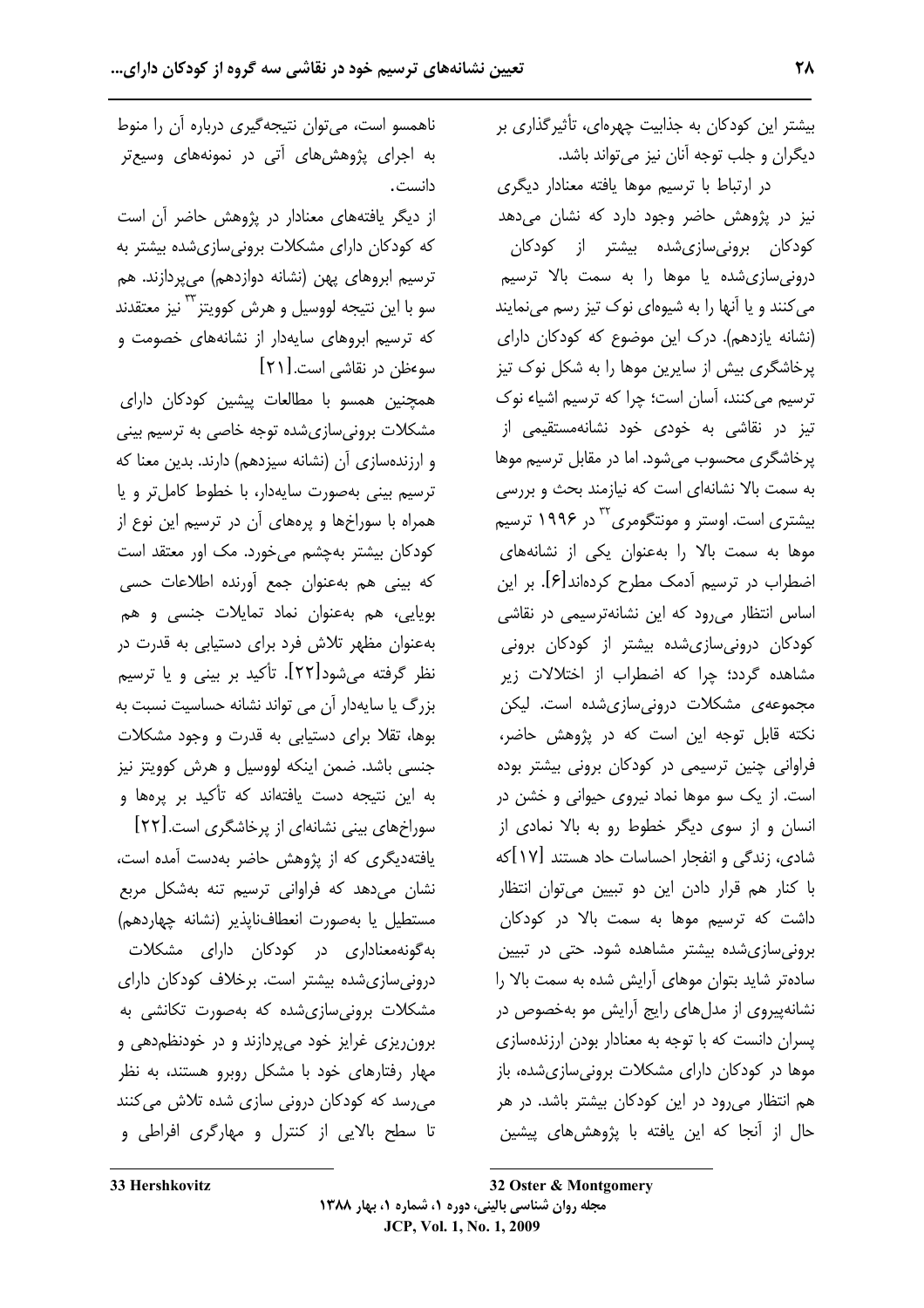سازشنایافته را درباره فرایندهای فکری، رفتاری و هيجاني خود اعمال كنند [١٣]. بر اين اساس مي توان انتظار داشت که کودکان درونی بیشتر از اشکال هندسی مانند مربع و مستطیل یا خطوط نامنعطف استفاده کنند، چراکه این اشکال در مقایسه با دایره و خطوط منحنی تمایل بیشتری به مهارگری و نظم دهی دارند. دادستان [۱۷]به این موضوع اشاره می کند که وضع بدنی بدون تحرک و بی|نعطاف ترجمان عدم ارضای نیازهای غریزی یا مبین وقفه و اضطرابی است که از تسلیم و تمکین آزمودنی در مقابل یک کشاننده، ممانعت به عمل می آورد. علاوه بر تنه نامنعطف، در ترسیمهای کودکان دارای مشکلات درونی سازی شده می توان ترسیمهای انعطافنایذیر دیگری را نیز در اعضاى عمل كننده أنها مثل بازوها (نشانه يانزدهم) مشاهده کرد. ترسیم بازوهای انعطافنایذیر را می توان نشانهی وجود تنش در روابط، بازداری و البته به معنای دشواری در تماس با دیگری، با اشیاء و به خصوص با بدن خود در نظر گرفت[۱۷]. در همین راستا مشاهده می شود که ترسیم دستهای ناکارآمد (نشانه شانزدهم) نیز در کودکان درونی بیشتر از کودکان برونی بوده است. اگر چه اصطلاح دستهای ناکارآمد، اصطلاحی كلي است، ولي بهخوبي مي تواند بيان كننده تفاوت شيوه ترسیم دستها در کودکان درونی در مقایسه با کودکان برونی باشد؛ به این ترتیب که مثلاً کودکان درونی سازی شده کف دست را بهصورت متمایز ترسیم نکردهاند و انگشتان را چسبیده بههم کشیده و یا تمایزی میان شیوه ترسیم انگشتان قائل نشدهاند و دستها را شبیه یک گل ترسیم کردهاند، ترسیمی که عقب ماندگی ذهنی را به خاطر متبادر می سازد و نشان دهنده عدم سرمایهگذاری بر این اعضا است. این موضوع می تواند نشانهای از فعل پذیری و تسلیم کودک در برابر محيط باشد، چه كورپيتا و بارلو\*" (١٩٩٨ )، معتقدند که احساس کنترل بر زندگی در افراد درونی شده ضعيفتر است[٢٣]. البته اين شيوه ترسيمي

34 Chorpita & Barlow

می تواند حکایتگر مشکلات کودکان درونی در مسائل ارتباطی نیز باشد؛ چرا که دستها و پاها که به منزلهی تماس بین بدن و محیط پیرامونی تلقی میشوند، به احساساتی که ناشی از مسائل ارتباطی هستند نیز بسیار حساسند [۱۷].

در ارتباط با ترسیم بازوها، یافتهجدید دیگری نيز در پژوهش حاضر وجود دارد و آن ترسيم بازوها به شکل یک کمان رو به پایین (نشانه هفدهم) است که در نقاشی کودکان دارای مشکلات برونی سازی شده به چشم میخورد. می توان برای نشانه مذکور سه فرضيه تبييني احتمالي ارائه كرد: نخست آنكه اساساً ترسیم منحنی نشانهای از حرکت و پویایی است و ترسیم بازوها به این شکل میتواند بیانگر آمادگی برای عمل و تأثیرگذاری بر محیط باشد. دیگر آنکه شاید بتوان چنین ترسیمی را به صورت غیرمستقیم نشانهای از ارزندهسازی نیروی جسمانی در نظر گرفت، چرا که یادآور شکل افراد قلدر است و سوم اینکه چنین ترسيمي ياداًور كنايه كلامي شانه بالا انداختن نيز هست که اشاره به لجبازی و بی اعتنایی دارد.

یافته دیگر در پژوهش حاضر این است کـه کودکـان دارای مشکلات درونی سازی شده بیشتر از کودکان دارای مشکلات برونی سازی شده جهت کفشها یا پاها را بـه سـمت چـپ (نـشانه هجـدهم) كـشيدهانـد. کرمن [۲۴]به ایـن موضـوع اشـاره کـرده اسـت کـه ترسیمهای کودکان افسرده و واپس گرا بیشتر در سمت چپ و پائين كاغذ صورت مي گيرد. همچنين به عقيده دیاگرام (۱۹۹۹) گرایش به سمت چپ کاغذ نمادی از گرایش به گذشته، دلبستگی به مادر و البته گـرایش به خود و درون است[۲۵]. بنابراین جهت *گ*یری پاها در کودکان دارای مشکلات درونی سازی شده به سمت چپ می تواند ترسیم نمادین گویایی از جهت گیری رفتارهای آنان به سمت درون و خود باشد. همچنین موضعپاهـا مشکلات کودکان و کوشش های آنها را به منظور غلبه بر موانع نشان میدهد[۱۷]. بر این اساس ترسیم پاها به سمت چپ درست همانند آن اسـت کـه کـودک در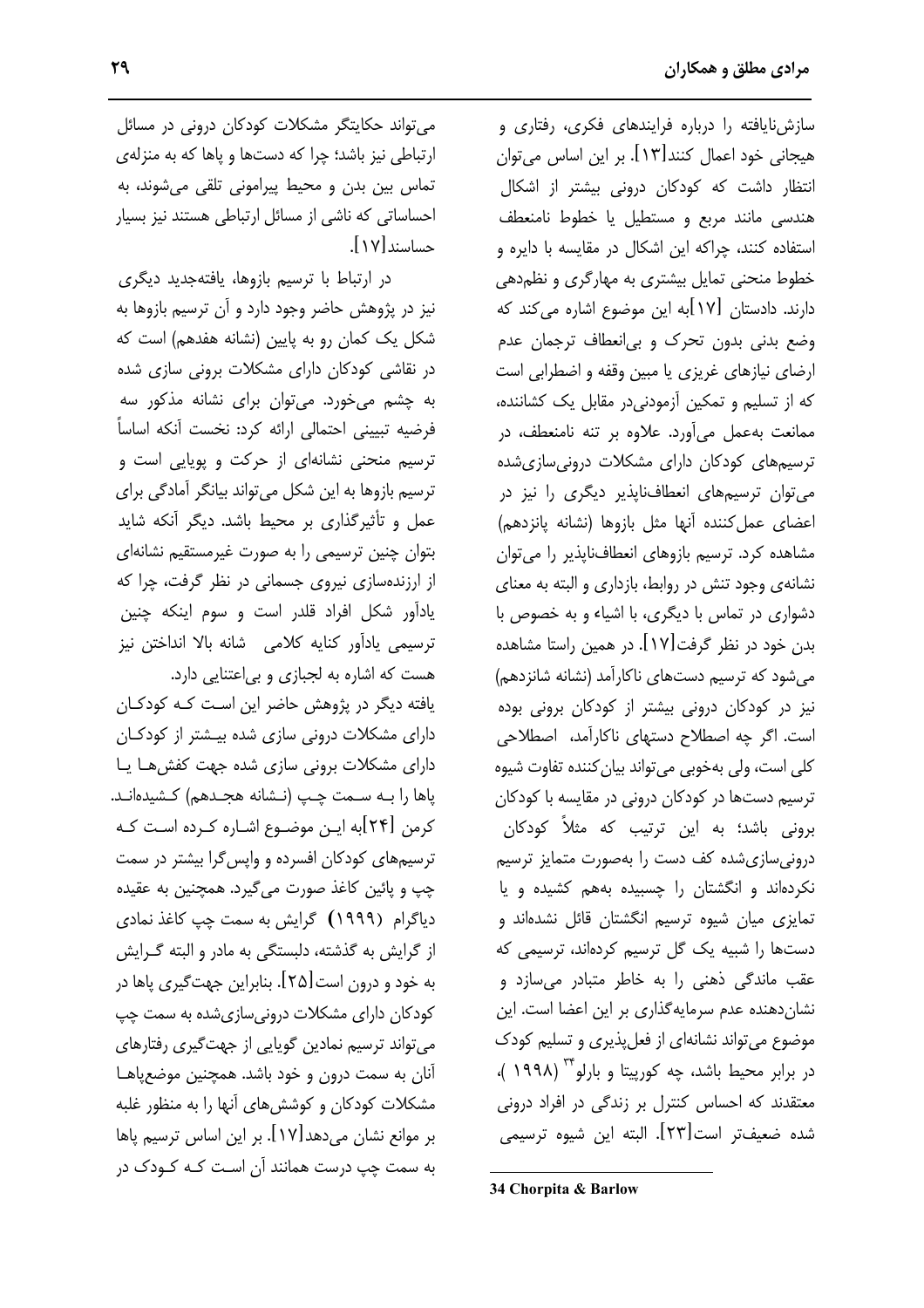ناخودآگاه -بـر اثـر آینـهای طبیعـی در تـصویر، ایـن احساسات را به پای چپ تصویر خود فرافکنـده اسـت! گر چه تاکنون پژوهشی در این زمینه صورت نگرفتـه است، لیکن چنین به نظر مے رسـد کـه احتمـال دوم بعيدتر است؛ زيرا همان طور كه گفته شد مـستلزم آن است که کودک به صورت خودآگاه یـا ناخودآگــاه بــر وجود اثر آینهای در تصویر واقف باشد. چنانچه احتمال اول را نزدیکتر به واقعیت در نظـر بگیـریم، بـا قـرار دادن این احتمال در کنار این موضوع که اکثر کودکان شرکتکننده در این پژوهش را راستبرتـران تـشکیل می دادهاند، می توان انتظار داشت کـه کودکـان راسـت برتر در ترسیم خود، آنچه را که در سمت راست کاغذ واقع شده است، بهتر كشيده باشند؛ چرا كـه بازنمایندهی نیمه برتر بدنشان است. لیکن به خلاف این انتظار، کودکان دارای مشکلات درونی سازی شده با ترسیم پای راست لاغر و ضعیف، بـه ناارزنـدهسـازی ترسیمی نیمهی برتر بدن خود پرداختهاند. ناارزندهسازی نیمه برتر بدن نشانگر آن است که این نیمـه کـارآیی خود را بهعنوان نیمهی توانمند بدن بـرای کـودک از دست داده است. از آنجا که سطح عمل کودک دارای مشکلات درونی سازی شده در محیط بیرونی به سبب جهت گیری رفتار کودک بـه سـمت درون، انفعـال یـا مشکلات ارتباطی، محدود گشته است؛ کودک نیـازی به سرمایه گذاری بر نیمهی برتر بدن خویش و استفاده از آن نمی بیند. برای مثال می توان گفت که فایدهی یا بهعنوان ابزاری برای رفتن به سمت دیگری و برقراری ارتباط با وی و یا حتی بهعنوان وسیلهای برای دفاع از خود، در این کودکان کاهش یافته است، درست همانند ماهیچهای که به دلیل عدم استفاده از آن شـروع بـه تحليل رفتن كرده باشد. بر اساس آنچه ذکر شد، می توان نشانههای تأییدشـده

در پژوهش حاضر را به عنوان زیرگروهـای دو محـور ارزندهسازی -ناارزندهسازی و برون ریزی -بازداری در کودکــان دارای مــشکلات هیجــانی در نظــر گرفت.(شکل ۱) .

رویارویی با مشکلات و مسائل زندگی روزمره آماده پناه بردن به گذشته و یا درون خود باشـد. از دیگـر یافتـه های پژوهش حاضر این است که کودکان برونی بـه گونه معناداری خود را از لحاظ سنی بزرگتر (نشانه نوزدهم) ترسیم کردهاند. بدیهی است هرچه سن کودک كمتر باشد، تأثیرگذاری وی بـر محـیط كمتـر اسـت و زندگی وی وابسته به بزرگسالان و تحت حمایت آنها است. در حالی که با افـزایش سـن، کـودک مـی توانـد کنترل و دستکاری بیشتری در محیط انجام دهد و بـه استقلال عمل دست يابد واين همان خواسته كودكـان دارای مشکلات برونی سازی شده است که می خواهند در سطحی مستقل و وسیعتر به تغییر محیط بیرونـی و تأثیر در آن مطابق میل خـود بپردازنـد و مـسلماً سـن ابزاری است که دستیابی بـه آن، ایـن کودکـان را بـه خواستههایشان نزدیکتر میسازد. دو نشانه ترسیم در پایین یا حاشیه صفحه (نشانه بیستم) و ترسیم بدون جزئيات (نشانه بيست و يكم) نيز هر دو همسو با نتايج پیشین دادستان [۱۷]و کرمن[۲۴]، در کودکان دارای مشکلات درونی سازی شده بیشتر بوده است. برای مثال کـرمن[۲۴]، نقاشـی کـودک غمگـین و در خـود فرورفتهای را به تصویر می کشد که آدمکهای خود را در پائین کاغذ ترسیم کرده و جزئیـاتی ماننـد اجـزای صورت، انگشتان، لباس ها و غیره را برای آنها ترسـیم نكرده است. آخرين نشانه تأييد شده در پژوهش حاضر نیز ترسیم ضعیفتر ساق یای راست (نشانه بیست دوم) در کودکان دارای مشکلات درونیسازیشده است. از آنجا که در ادبیات پیشین پژوهش اشارهای بـه نـشانه فوق نشده است، بنابراین تبیین ارائه شده در این مجال در حد فرضی و البته از دیدگاه پژوهشگر انجام گرفته است. در تبیین یافتهی فوق باید نخست به این سؤال پاسخ داد که پای راست ترسیم شده برای تصویر (در سمت راست كاغذ) بازنمايي كدام پای كودك است؟ آیا کودک احساساتی را که نسبت به پای راست خود دارد، به همان پایی که در سمت راست کاغذ قرار دارد، فرافكنى كرده است يا اينكه با اشـراف- خوداًگـاه يـا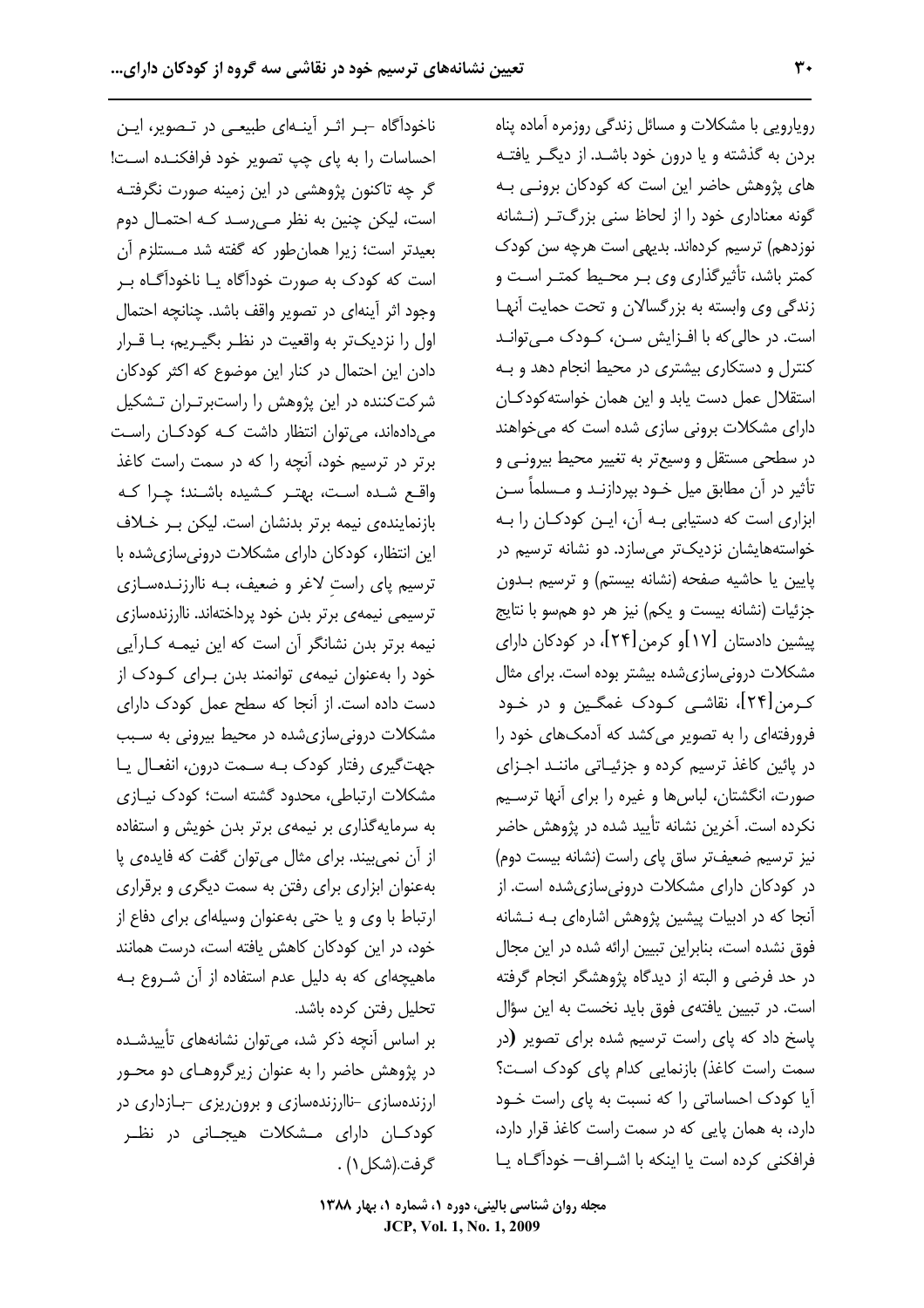مشكلات برونىسازى

| بازدارى               | ناارزندهسازی خود و اعتماد          | برونریزی و فقدان مهارگری          | ارزندهسازی خود              |
|-----------------------|------------------------------------|-----------------------------------|-----------------------------|
|                       | به نفس پایین                       |                                   | و خود دوستداری              |
| ترسيم بازوهاي نامنعطف | چهره غمگین، نگران یا رنجور         | چهره خصومتگر                      | ۔<br>ترسیم سن بزرگتر از خود |
| ترسیم تنه به شکل مربع | ۔<br>ترسیم کوچک اجزا <i>ی</i> صورت | ترسیم دایره صورت کمرنگ یا منقطع   | ترسیم سر بزرگتر از تنه      |
| مستطيل                |                                    |                                   |                             |
| ترسیم کفشها به سمت    | ترسیم کمرنگ اجزای صورت             | ترسيم ابروهاي پهن                 | ترسیم درشت اجزای            |
| چپ                    |                                    |                                   | صورت                        |
|                       | عدم ترسيم موها يا ترسيم كمرنگ أنها | ترسيم بازوهاي كماني               | ارزندهسازى ترسيم موها       |
|                       | ترسیم دستهای ناکارآمد              | ترسیم دهان با حالت پوزخند         | ارزندهسازى ترسيم بينى       |
|                       | ترسیم ضعیفتر ساق پای راست          | ترسیم موها به سمت بالا یا نوک تیز |                             |
|                       | ترسیم ضعیفتر ساق پای راست          |                                   |                             |
|                       | ترسیم در پایین یا حاشیه صفحه       |                                   |                             |
|                       | ترسيم بدون جزييات                  |                                   |                             |

### مشکلات درونیسازی

### شکل ۱. تقسیم بندی نشانه های تأیید شده بر اساس دو محور ارزنده سازی -ناارزنده سازی و برون ریزی -بازداری

در کنار سؤال اصلی پژوهش، تحقیق حاضر به بررسی تفاوتهای دو جنس در ترسیم خود دختران و پسران به عنوان فرضيه جانبي نيز پرداخته است (جدول٢).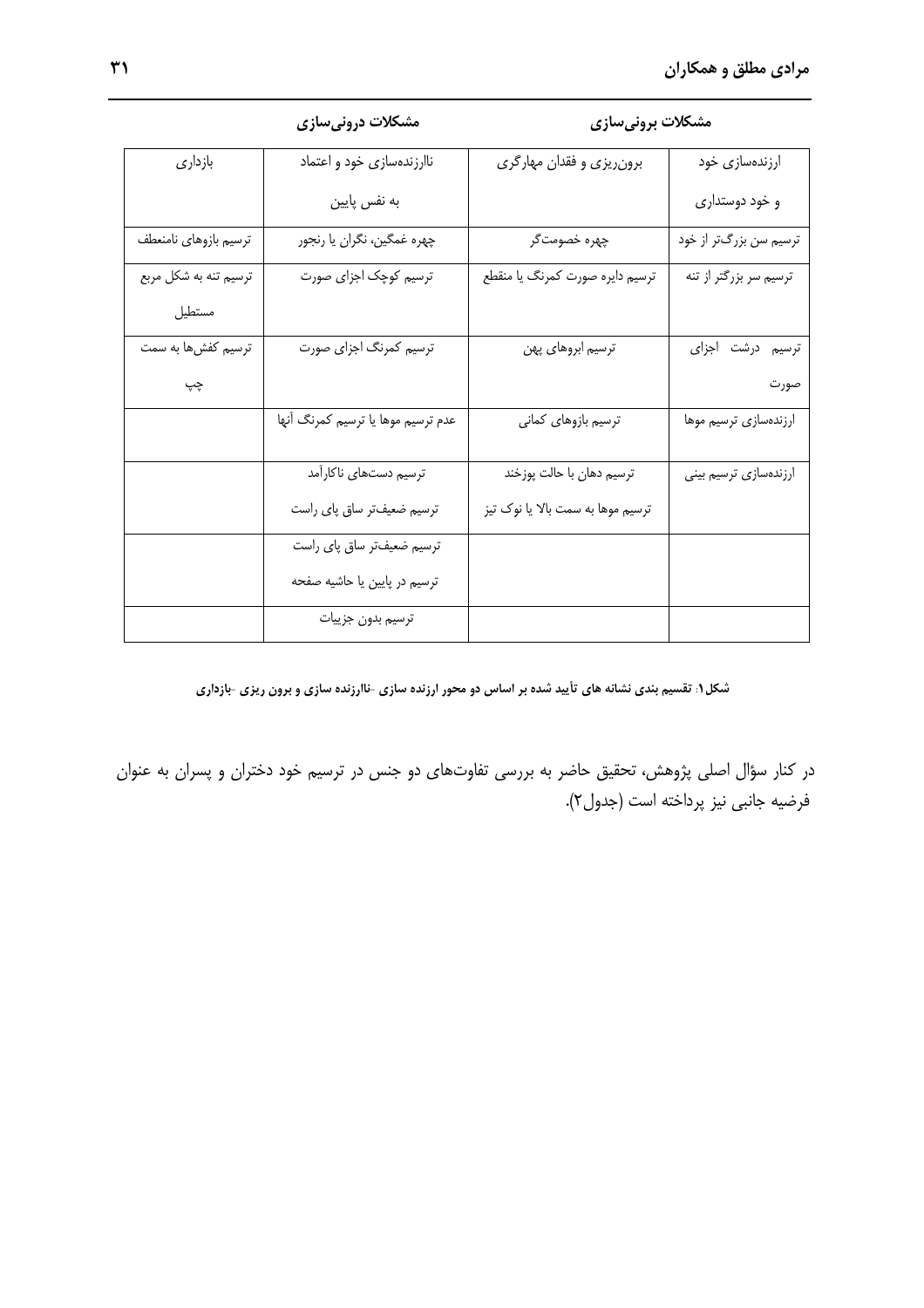| سطح معناداري أزمون             | فراواني                        | فراوانى مشاهده | فراواني مشاهده |                               |               |
|--------------------------------|--------------------------------|----------------|----------------|-------------------------------|---------------|
| مجذور کا                       | مورد انتظار<br>برای هر دو گروه | شده در پسران   | شده در دختران  | نشانه                         | شماره         |
| $\cdots \triangle$             |                                |                |                | عدم استفاده از پاکن           |               |
|                                | $\mathsf{V}.\Delta$            | ۲۴             | $\setminus$    |                               | $\lambda$     |
| $\cdot \cdot \cdot \wedge$     | ۱۶                             | ٢٢             | $\mathcal{L}$  | كيفيت كلى ترسيم بد            | ٢             |
| $\cdots$                       | $\Lambda \cdot \Delta$         | ۵              | ۱۶             | چشم های درشت با مژه های بلند* | ٣             |
| $\cdot \cdot \cdot$ 19         | 19.0                           | ۱۴             | ۲۵             | توجه به ترسیم چشم ها*         | ۴             |
| $\ddotsc$                      | ۶۶.۵                           | ۳۶             | $\gamma$       | عدم ترسيم مژه ها              | ۵             |
| $\ddotsc$                      | $\mathcal{L}$                  | ٢              | ۱۸             | مژه های برگشته*               | ۶             |
| $\cdot \cdot \mathsf{r}$       | $\lambda \sim 0$               | ٩              | ۱۸             | ابروي هلالي*                  | $\mathsf{V}$  |
| $\cdots$ rr                    | $\mathcal{N}$                  | ۱۹             | ٩              | دهان با حالت پوزخند           | λ             |
| $\cdots r_{\Delta}$            | ٩                              | ۵              | ۱۳             | ترسيم خطوط هر دو لب*          | ٩             |
| $\cdot \cdot \tau$ Y           | ٨                              | ۴              | $\gamma$       | دهان کوچک*                    | $\mathcal{L}$ |
| $\cdot \cdot \cdot \wedge$     | $V.\Delta$                     | $\mathcal{N}$  | ٣              | دهان نیمه باز                 | $\setminus$   |
| $\cdot \cdot \mathsf{YY}$      | ٨                              | ۴              | ۱۲             | لبها <i>ی</i> پهن و کلفت*     | $\gamma$      |
| $\ddotsc$                      | $\gamma$                       | ۲۱             | ٣              | ترسيم گوشھا                   | $\gamma$      |
| $\ddotsc$                      | ٧                              | ۱۳             | ١              | توجه به ترسیم گوش ها          | $\gamma$      |
| $\cdot \cdot \cdot \mathsf{Y}$ | λ                              | ۴              | $\gamma$       | ارزنده سازى موها؛             | ۱۵            |
| $\cdots$ ۴                     | $\Delta \Delta$                | ١.             | $\lambda$      | ترسيم افقى بازوها             | ۱۶            |
| $\cdot \cdot \mathbf{y}$ .     | ١٧                             | ١٢             | ۲۲             | ترسيم خط كمر*                 | $\gamma$      |
| $\cdot \cdot \cdot \vee$       | ۵                              | $\lambda$      | ٩              | ترسیم پاشنه <i>ی</i> کفش#     | ١٨            |
| $\cdot$ . $\cdot$ \            | $\lambda$                      | ۶              | ٢١             | پاک کردن چشم و ابرو*          | ۱۹            |
| $\cdots$ ۴                     | ۹. $\Delta$                    | ۱۵             | ۴              | شباهت انسانی کم است           | ٢٠            |

جدول۲:نشانهها و دادههای عددی متعلق به نشانههای ترسیم خود متمایز در دو جنس

۱۰. ترسیم پاشنه کفشها

مجله روان شناسی بالینی، دوره ۱، شماره ۱، بهار ۱۳۸۸ JCP, Vol. 1, No. 1, 2009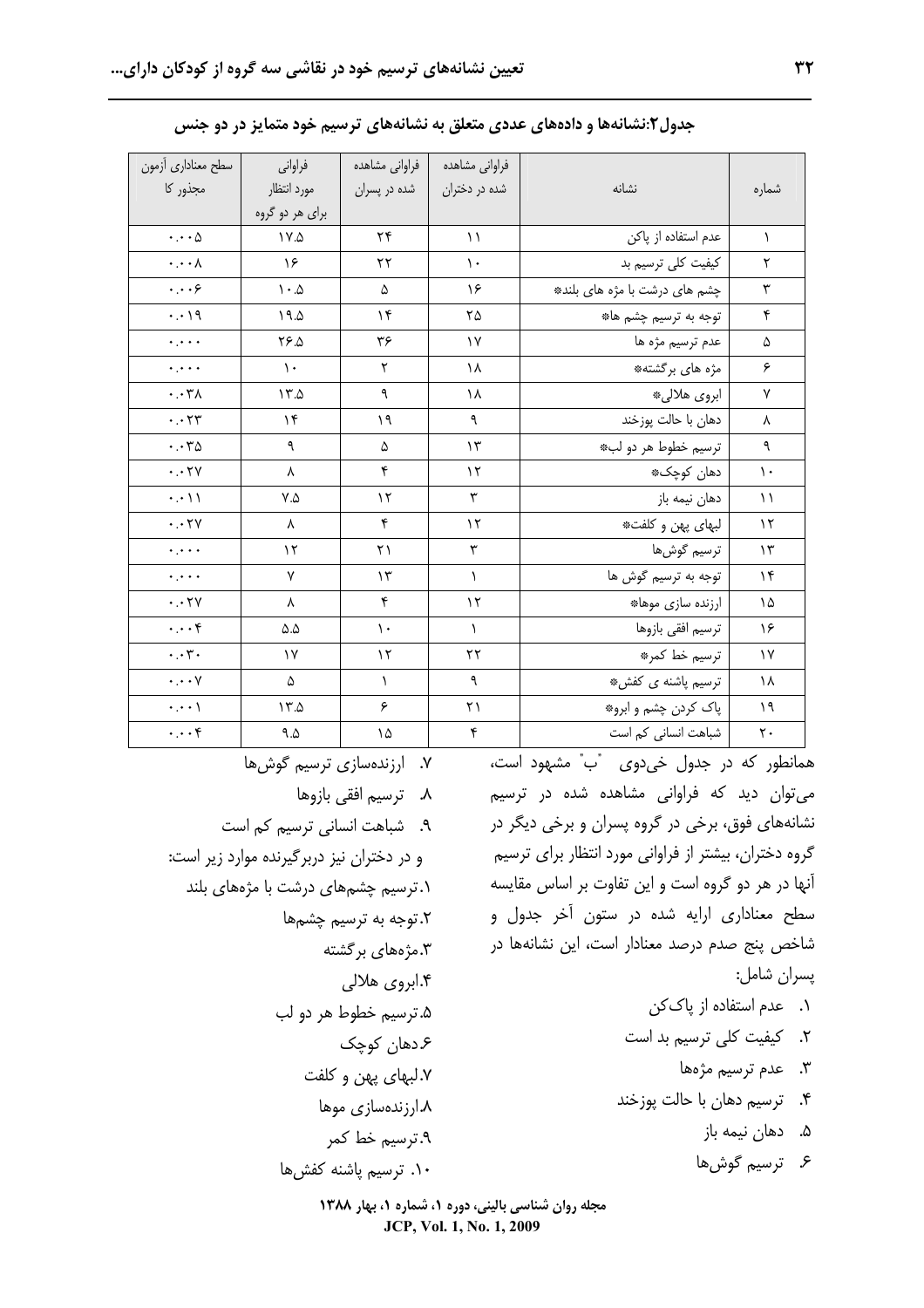گونهای که حالت پوزخند دارد، نیز از نشانههای پرخاشگری است که انتظار میرود ترسیم آنها در پسران بیشتر از دختران باشد، زیرا رفتارها*ی* پرخاشگرانه بهطور طبیعی و حتی از زمان خردسالی در پسران بیشتر از دختران مشاهده میشود[۲۶]. همچنین ترسیم فراوانتر بازوها به شکل افقی در پسران نیز از نتایج همسو با ادبیات پژوهش است که نشان میدهد پسران در روابط خود با دیگران تنش بیشتری را تجربه میکنند[۱۷]. یافتهای دیگر در یژوهش حاضر عدم استفاده از پاک کن در پسران است که بهطور معناداری بیشتر از دختران بوده است. مورتن سون معتقد است که استفادهزیاد از پاککن اضطراب وتلاش برای دستیابی به کمال را نشان می دهد و حضور یاک کن در اغلب ترسی<sub>م</sub>های نوجوانان ١٢-١٣ساله، نشانهخود انتقادگری بالا و رشد احساس واقع گرایی در آنها است[۵]. بر این اساس شاید بتوان چنین تبیین کرد که بر مبنای عدم استفاده از پاککن، خود انتقادگری در پسران کمتر از دختران ديده مے شود.

بنابر آنچــه ذکــر شــد، بــدیهی اسـت کــه بــسیاری از نـشانههـای تأییدشـده در پـژوهش حاضـر نیازمنـد پژوهش های تأییدکننده بیشتری هستند کـه پیـشنهاد می شود در مطالعات آتی و در نمونههای وسیعتر مورد بررسی قرار گیرند. همچنین لازم است که به بررسی این نکته پرداخته شود که نتایج حاصل از ترسیم خود تا چه اندازه با نتایج حاصل از ترسیم آدمـک متفـاوت هستند، چرا که در تفسیر نشانههای خود از همان منابع تفسیری آدمک استفاده شده است، بدون آنکه پژوهشی درباره همسانی یا تفاوتهای احتمالی این دو دستورالعمل انجام گرفته باشد.همچنـین بررسـی ایـن موضوع نيز مي تواند جالب باشـد كـه چـرا برخـي از کودکان در حین اجرای آزمون بر ترسیم شباهتهـای واقعی میان خود و ترسیمشان مانند مدل چشمها، فرم لباس، ترسیم عینک یا خال روی صورت و غیره اصرار داشـتند در حـالي کـه برخـي ديگـر بـدون توجـه بـه

١١. ياک کردن در ناحيه چشم و ابرو ترسیم چشمهای درشت با مژه های بلند و برگشته، توجه به ترسیم چشمها، ترسیم ابروهای هلالی، مشخص کردن خطوط دو لب، دهان کوچک، ارزنده سازی موها، ترسیم خط کمر و پاشنه کفش ها همگی در دختران به گونه معناداری فراوانتر از پسران بوده است. این نشانهها همسو با نتایج پیشین دادستان [۱۷]، نشانِدهنده توجه بیشتر دختران به زيبايي چهره، جذابيت ظاهري و جنسي و البته توجه بيشتر، آنها به جزئيات است. همچنين در توجيه اين مسأله که کیفیت کلی ترسیم در پسران بدتر از دختران و شباهت انسانی ترسیم در آنها کمتر بوده است، نیز مي توان هم توجه به جزئيات و هم سطح تحول ترسیمی و شناختی را در نظر گرفت، چرا که اغلب مؤلفان برتری نتایج دختران نسبت به پسران را در مقیاس تحول یافتگی در أزمون أدمک تأیید كردهاند [١٧]. نكته جالب توجه در اينجا مسأله ترسيم گوش هاست، چرا که به تبع گفتههای بالا انتظار می رود که دختران، هم سبب پختگی شناختی بیشتر و هم به دلیل توجه بیشتر به جزئیات، بیشتر به ترسیم گوشها بپردازند. لیکن به نظر می رسد گوش برای پسران عضو معنادارتری تلقی میشود؛ چرا که فراوانی ترسیم گوشها و ارزندهسازی ترسیم آنها در پسران بیشتر از دختران بوده است. میتوان چنین ارزندهسازی را به دو دلیل عمده نسبت داد :اول آنکه همانطوری که در زنان نیمه چپ مغز و مهارت های کلامی قویتر هستند[۲۶]، ممکن است در مردان نیز قسمت هایی از مغز که به حس شنوایی مربوط می شوند، قوی تر باشند و در نتیجه حس شنوایی برای مردان برتری فیزیولوژیکی داشته باشد. دوم آنکه مک|ور (۱۹۴۹)معتقد است که ترسیم گوشها و چشمهای بسیار بزرگ نشان دهنده سوء ظن، بدبینی و سایر ویژگی های پارانوییدی است [۲۷]که البته به طور طبیعی در مردان بسیار بیشتر از زنان مشاهده میشود[۲۸]. نشانهدیگری چون ترسیم دهان به